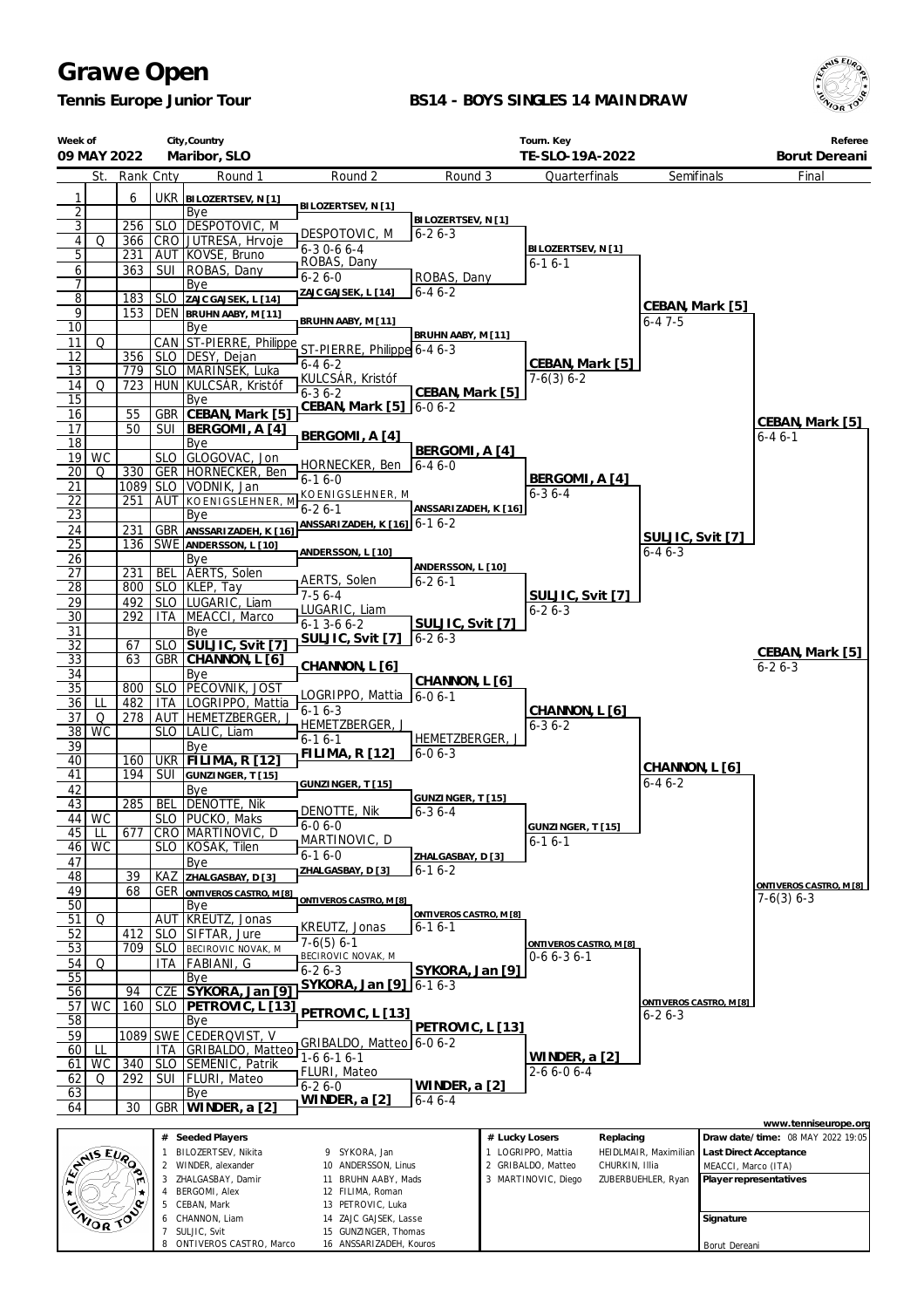*Tennis Europe Junior Tour*

 HORNECKER, Ben JUTRESA, Hrvoje BURMAKIN, Alexander LOGRIPPO, Mattia LADIC, Lukas

 SUSTARSIC KALIN, Nejc SANTEMA, Quinn DE SANCTIS, Emanuele NAJZER, Jan RAKAR, Jaka

#### **BS14 - BOYS SINGLES 14 QUALIFYING**



**Signature** Borut Dereani

| Week of<br>09 MAY 2022             |               |                   | City, Country<br>Maribor, SLO                          |                                               | Tourn. Key<br>TE-SLO-19A-2022     | Referee<br>Borut Dereani                                    |
|------------------------------------|---------------|-------------------|--------------------------------------------------------|-----------------------------------------------|-----------------------------------|-------------------------------------------------------------|
|                                    | St. Rank Cnty |                   | Round 1                                                | Round 2                                       | Finals                            | Qualifiers                                                  |
| 1                                  | 278           | AUT               | HEMETZBERGER, Jan [1]                                  |                                               |                                   |                                                             |
| $\overline{2}$                     |               |                   | Bye                                                    | HEMETZBERGER, Jan [1]                         | HEMETZBERGER, Jan [1]             |                                                             |
| $\overline{3}$                     | 1089 SLO      |                   | LAUBIC, Mark                                           | MOUFFE, Louis                                 | $6 - 26 - 3$                      |                                                             |
| $\overline{4}$<br>$\overline{5}$   | 677           |                   | BEL MOUFFE, Louis<br>DEN LAURITSEN, Sebastian          | $6 - 47 - 6(4)$                               |                                   | HEMETZBERGER, Jan [1]                                       |
| $\mathbf{6}$                       |               | ITA.              | CAMPETTI, Nicolo'                                      | CAMPETTI, Nicolo'                             |                                   | $6 - 06 - 3$                                                |
| 7                                  |               |                   | Bye                                                    | $6 - 16 - 1$<br>CIUPA, Vlad [10]              | CIUPA, Vlad [10]<br>$6 - 16 - 3$  |                                                             |
| $\overline{8}$                     | 592           |                   | ROU CIUPA, Vlad [10]                                   |                                               |                                   |                                                             |
| 9<br>$\overline{10}$               | 292           |                   | SUI   FLURI, Mateo [2]<br>Bye                          | FLURI, Mateo [2]                              |                                   |                                                             |
| 11                                 |               | <b>ITA</b>        | MELOSI, TOMMASO                                        |                                               | FLURI, Mateo [2]                  |                                                             |
| 12                                 |               | <b>SLO</b>        | SITAR, Matic                                           | MELOSI, TOMMASO<br>$6 - 06 - 1$               | $6 - 06 - 1$                      | FLURI, Mateo [2]                                            |
| 13                                 |               |                   | GER   TRAKILOVIC, Gabrijel                             | MENDL, Janosch                                |                                   | $6 - 06 - 2$                                                |
| 14<br>$\overline{15}$              | 980           |                   | AUT MENDL, Janosch<br>Bye                              | $6-06-0$                                      | MENDL, Janosch                    |                                                             |
| 16                                 | 556           | <b>SLO</b>        | KUŠAR STOJAKOVIC, M [9]                                | KUŠAR STOJAKOVIC, M [9]                       | $6-36-4$                          |                                                             |
| $\overline{17}$                    | 317           |                   | CRO DUMBOVIC, Ivan [3]                                 | DUMBOVIC, Ivan [3]                            |                                   |                                                             |
| $\overline{18}$                    |               |                   | Bye                                                    |                                               | <b>FABIANI, GIANLUCA</b>          |                                                             |
| 19<br>$\overline{20}$              |               | <b>SLO</b><br>ITA | GREGL, Rok<br><b>FABIANI, GIANLUCA</b>                 | FABIANI, GIANLUCA                             | 4-6 6-4 [10-8]                    |                                                             |
| 21                                 | 758           | <b>SLO</b>        | WINTERLEITNER, Mai                                     | $6 - 36 - 2$                                  |                                   | FABIANI, GIANLUCA                                           |
| 22                                 |               | <b>BEL</b>        | CLIJMANS, Florent                                      | WINTERLEITNER, Mai<br>$6 - 36 - 2$            | RASER, Felix [11]                 | $6 - 36 - 1$                                                |
| 23                                 |               |                   | Bye                                                    | RASER, Felix [11]                             | $6 - 26 - 4$                      |                                                             |
| 24<br>$\overline{25}$              | 592<br>330    | AUT               | RASER, Felix [11]<br>GER   HORNECKER, Ben [4]          |                                               |                                   |                                                             |
| 26                                 |               |                   | Bye                                                    | HORNECKER, Ben [4]                            |                                   |                                                             |
| $\overline{27}$                    |               | <b>ITA</b>        | NOFERI, Tommaso                                        |                                               | HORNECKER, Ben [4]                |                                                             |
| $\overline{28}$                    | 1257          |                   | SLO ZORKO, Nal                                         | NOFERI, Tommaso<br>$6 - 06 - 2$               | 6-4 2-0 Ret.                      | HORNECKER, Ben [4]                                          |
| 29<br>$\overline{30}$              | 1257          | <b>BEL</b>        | JANSSEN, Seppe                                         | JANSSEN, Seppe                                |                                   | $6 - 36 - 0$                                                |
| 31                                 |               | <b>ITA</b>        | SWE LEVINSSON-OLSSON, Dante<br>SIGNORINI, Pietro       | $3-66-2$ [10-6]                               | SIGNORINI, Pietro                 |                                                             |
| 32                                 | 592           | <b>SLO</b>        | SUSTARSIC KALIN, N[12]                                 | SIGNORINI, Pietro                             | $6 - 06 - 0$                      |                                                             |
| $\overline{33}$                    | 366           |                   | CRO JUTRESA, Hrvoje [5]                                | $6-16-0$<br>JUTRESA, Hrvoje [5]               |                                   |                                                             |
| 34                                 |               |                   | Bye                                                    |                                               | JUTRESA, Hrvoje [5]               |                                                             |
| $\overline{35}$<br>$\overline{36}$ | $1257$ SLO    |                   | 1046 SWE HAMMERO, Wilhelm<br>BIGIC, Uros               | BIGIC, Uros                                   | $6 - 06 - 1$                      |                                                             |
| 37                                 | 758           | <b>AUT</b>        | FICJAN, Rafael                                         | $6 - 16 - 0$                                  |                                   | JUTRESA, Hrvoje [5]                                         |
| $\overline{38}$                    |               | <b>SLO</b>        | PECOVNIK, JASA                                         | FICJAN, Rafael<br>$6 - 36 - 0$                | DE SANCTIS, E [14]                | $6-4$ 5-7 [10-2]                                            |
| 39                                 | 779           | <b>SUI</b>        | VETTERLI, Nicolas                                      | DE SANCTIS, E [14]                            | $7-6(2)$ 6-1                      |                                                             |
| 40<br>41                           | 608<br>384    | <b>ITA</b>        | DE SANCTIS, E [14]<br><b>BURMAKIN, Alexander [6]</b>   | 3-6 6-1 [10-7]                                |                                   |                                                             |
| 42                                 |               |                   | Bye                                                    | BURMAKIN, Alexander [6]                       |                                   |                                                             |
| 43                                 | 800           |                   | SLO NOVAKOVIC, Luka                                    | MARTINOVIC, Diego                             | MARTINOVIC, Diego<br>$6 - 36 - 1$ |                                                             |
| 44                                 |               |                   | 677   CRO   MARTINOVIC, Diego                          | $6 - 16 - 1$                                  |                                   | KREUTZ, Jonas                                               |
| 45<br>46                           |               | ITA               | AUT KREUTZ, Jonas<br>CALLIPO, Diego                    | KREUTZ, Jonas                                 |                                   | $6 - 26 - 4$                                                |
| 47                                 | 840           | <b>SLO</b>        | KOLARIC, Martin                                        | $6 - 46 - 1$                                  | KREUTZ, Jonas                     |                                                             |
| 48                                 | 608           | BEL               | SANTEMA, Quinn [13]                                    | SANTEMA, Quinn [13]<br>$6 - 16 - 4$           | $6 - 26 - 2$                      |                                                             |
| 49                                 | 482           | ITA               | LOGRIPPO, Mattia [7]                                   | LOGRIPPO, Mattia [7]                          |                                   |                                                             |
| $\overline{50}$<br>51              | 980           |                   | Bye<br>CHUMAKOV, Yury                                  |                                               | LOGRIPPO, Mattia [7]              |                                                             |
| $\overline{52}$                    |               | <b>SLO</b>        | JURECIC, Lovro                                         | JURECIC, Lovro                                | $6 - 27 - 5$                      |                                                             |
| 53                                 |               |                   | AUT STIEBER, Leo                                       | $6 - 16 - 1$<br>ST-PIERRE, Philippe           |                                   | ST-PIERRE, Philippe<br>$6 - 36 - 0$                         |
| 54                                 |               |                   | CAN ST-PIERRE, Philippe                                | 6-0 6-0                                       | ST-PIERRE, Philippe               |                                                             |
| 55<br>56                           | 621           |                   | 1089 CRO BAUER MINKARA, Alex<br>SLO   NAJZER, Jan [15] | <b>BAUER MINKARA, Alex</b>                    | $6 - 26 - 1$                      |                                                             |
| 57                                 | 529           |                   | CRO   LADIC, Lukas [8]                                 | $6 - 36 - 2$                                  |                                   |                                                             |
| 58                                 |               |                   | Bye                                                    | LADIC, Lukas [8]                              | KULCSÁR, Kristóf                  |                                                             |
| 59                                 |               | <b>SLO</b>        | JURECIC, Bine                                          | KULCSAR, Kristóf                              | $6 - 06 - 3$                      |                                                             |
| 60<br>61                           | 723           | LBN               | HUN KULCSÁR, Kristóf<br>KASSEM, Youssef                | $6 - 16 - 0$                                  |                                   | KULCSÁR, Kristóf                                            |
| 62                                 | 902           |                   | AUT   HOLZFEIND, Simon                                 | HOLZFEIND, Simon                              |                                   | $6 - 06 - 0$                                                |
| 63                                 |               | ITA               | GRIBALDO, Matteo                                       | $6 - 16 - 2$                                  | GRIBALDO, Matteo                  |                                                             |
| 64                                 | 644           | <b>SLO</b>        | RAKAR, Jaka [16]                                       | GRIBALDO, Matteo<br>6-36-3                    | $6-17-6(6)$                       |                                                             |
|                                    |               |                   |                                                        |                                               |                                   |                                                             |
| <b>LANSEURO</b>                    |               |                   | # Seeded Players<br>1 HEMETZBERGER, Jan                | 9 KUŠAR STOJAKOVIC, Mihael                    | # Alternates<br>Replacing         | Draw date/time: 06 MAY 2022 19:24<br>Last Direct Acceptance |
|                                    |               |                   | 2 FLURI, Mateo                                         | 10 CIUPA, Vlad                                |                                   | all in                                                      |
|                                    |               |                   | 3 DUMBOVIC, Ivan                                       | 11 RASER, Felix                               |                                   | Player representatives                                      |
| $\star$                            |               |                   | 4 HORNECKER, Ben<br>5 JUTRESA, Hrvoje                  | 12 SUSTARSIC KALIN, Nejc<br>13 SANTEMA, Quinn |                                   |                                                             |
| <b>ENIOR TO</b>                    |               |                   | 6 BURMAKIN, Alexander                                  | 14 DE SANCTIS, Emanuele                       |                                   | Signature                                                   |
|                                    |               |                   | 7 LOGRIPPO, Mattia                                     | 15 NAJZER, Jan                                |                                   |                                                             |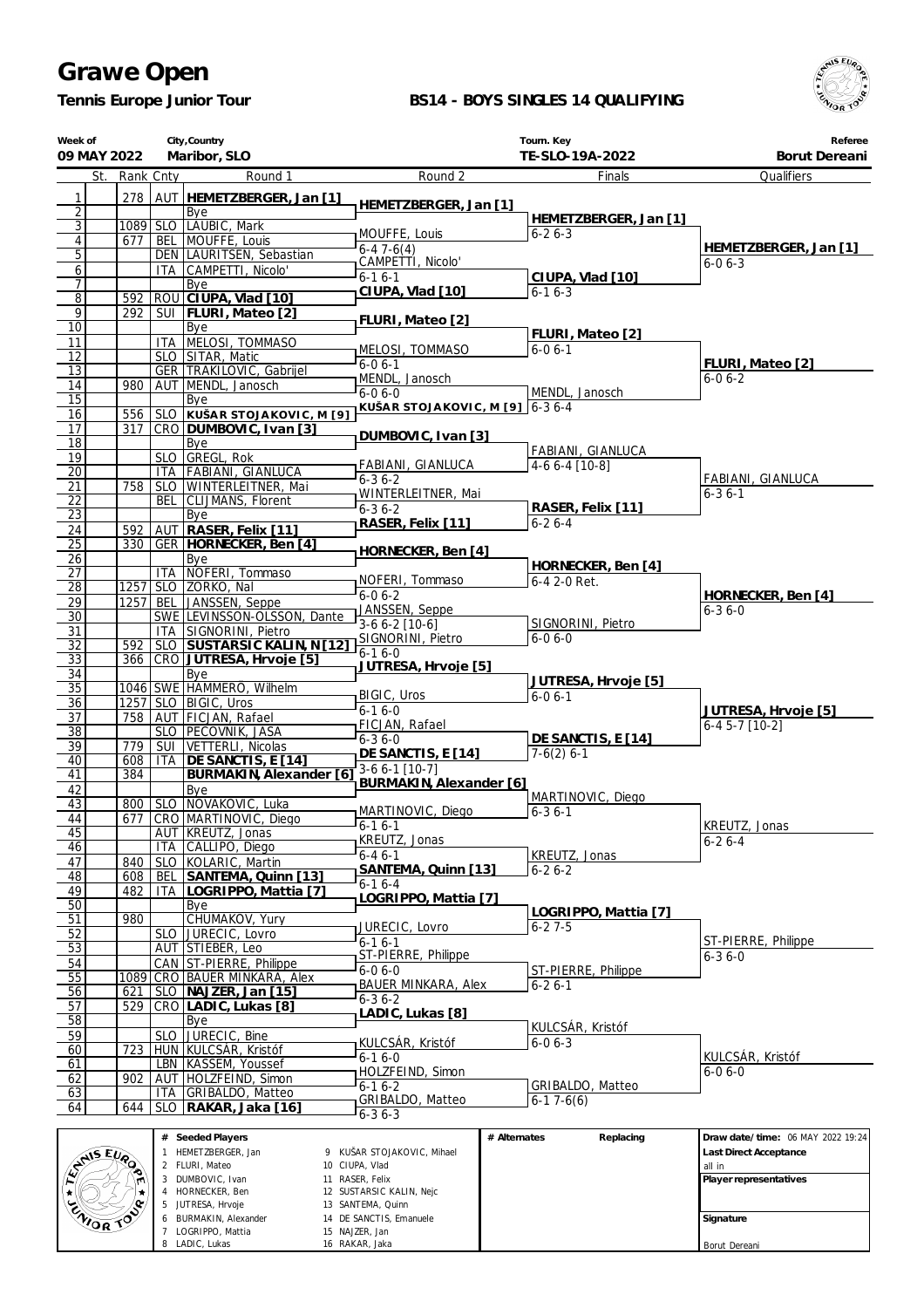*Tennis Europe Junior Tour*

 $\mathsf{l}$ 

#### **GS14 - GIRLS SINGLES 14 MAINDRAW**



| Week of                           | 09 MAY 2022 |            |                          | City, Country<br>Maribor, SLO                 |                                            |                                     |                | Tourn. Key<br>TE-SLO-19A-2022        |                                 |                    | Referee<br>Borut Dereani          |
|-----------------------------------|-------------|------------|--------------------------|-----------------------------------------------|--------------------------------------------|-------------------------------------|----------------|--------------------------------------|---------------------------------|--------------------|-----------------------------------|
|                                   | St.         | Rank Cnty  |                          | Round 1                                       | Round 2                                    | Round 3                             |                | Quarterfinals                        | Semifinals                      |                    | Final                             |
| 1                                 |             | 55         |                          | MDA SEMICHINA, I [1]                          |                                            |                                     |                |                                      |                                 |                    |                                   |
| $\overline{2}$                    |             |            |                          | Bye                                           | SEMICHINA, I [1]                           | SEMICHINA, I [1]                    |                |                                      |                                 |                    |                                   |
| $\overline{3}$                    | Q           |            |                          | SLO TRNKOVSKI, K                              | TRNKOVSKI, K                               | $6 - 16 - 2$                        |                |                                      |                                 |                    |                                   |
| $\vert$<br>5                      | Q           | 810<br>448 | <b>BEL</b>               | EENNAES, Marie<br>AUT RICHTAR, Anna           | $6 - 26 - 0$                               |                                     |                | SEMICHINA, I [1]                     |                                 |                    |                                   |
| $6 \mid$                          | Q           | 902        | ITA                      | <b>BIANCHI, M</b>                             | RICHTAR, Anna                              |                                     |                | $6 - 16 - 1$                         |                                 |                    |                                   |
| 7                                 |             |            |                          | Bye                                           | $6 - 26 - 1$<br>STOJNEVA, A [15] 6-2 6-2   | RICHTAR, Anna                       |                |                                      |                                 |                    |                                   |
| $\overline{8}$                    |             | 319        |                          | SLO STOJNEVA, A [15]                          |                                            |                                     |                |                                      | SENICA, Alja [5]                |                    |                                   |
| $\overline{9}$<br>$\overline{10}$ |             | 266        |                          | CZE BLAZKOVA, K [10]<br>Bye                   | BLAZKOVA, K [10]                           |                                     |                |                                      | $6 - 16 - 2$                    |                    |                                   |
| 11                                | Q           | 1026       |                          | SUI STRASSLE, Lina                            |                                            | MURSHED, Tara<br>$7-56-3$           |                |                                      |                                 |                    |                                   |
| 12                                |             | 456        |                          | SLO MURSHED, Tara                             | MURSHED, Tara<br>$7-56-1$                  |                                     |                | SENICA, Alja [5]                     |                                 |                    |                                   |
| 13<br>14                          |             | 386        | BEL                      | 416   GBR   PHILLIPS, Nikita<br>CLAES, Hannah | PHILLIPS, Nikita                           |                                     |                | $6 - 16 - 1$                         |                                 |                    |                                   |
| 15                                |             |            |                          | Bye                                           | $6 - 22 - 66 - 1$                          | SENICA, Alja [5]                    |                |                                      |                                 |                    |                                   |
| 16                                |             | 161        |                          | SLO SENICA, Alja [5]                          | SENICA, Alja [5]                           | $6 - 26 - 4$                        |                |                                      |                                 |                    |                                   |
| 17                                |             | 151        |                          | SLO   PETERNEL, Z [4]                         | PETERNEL, Z [4]                            |                                     |                |                                      |                                 |                    | MANTA, Noelia<br>$1-66-06-3$      |
| 18                                | $19$ WC     |            |                          | Bye<br>UKR   MALCHENKO, Daria                 |                                            | MANTA, Noelia                       |                |                                      |                                 |                    |                                   |
| $\overline{20}$                   |             | 866        |                          | SUI   MANTA, Noelia                           | MANTA, Noelia                              | $6 - 46 - 4$                        |                |                                      |                                 |                    |                                   |
| 21                                | WC          | 902        |                          | SLO   MARINKOVIC, Ana                         | $6 - 06 - 0$<br>MARINKOVIC, Ana            |                                     |                | MANTA, Noelia<br>$6 - 16 - 3$        |                                 |                    |                                   |
| 22                                |             | 743        | <b>BEL</b>               | BA, Elfya                                     | $7-6(3)$ 2-6 6-3                           | GRIFFITHS, E [13]                   |                |                                      |                                 |                    |                                   |
| $\overline{23}$<br>24             |             | 297        |                          | Bye<br>GBR GRIFFITHS, E [13]                  | GRIFFITHS, E [13]                          | $6 - 16 - 4$                        |                |                                      |                                 |                    |                                   |
| $\overline{25}$                   |             | 288        |                          | AUT   HORACEK, S [12]                         |                                            |                                     |                |                                      | MANTA, Noelia                   |                    |                                   |
| 26                                |             |            |                          | Bye                                           | HORACEK, S [12]                            |                                     |                |                                      | $6 - 16 - 3$                    |                    |                                   |
| 27                                | Q           |            |                          | 743   SLO   SEMENIC, Karolina                 | SUNARA, Nika                               | HORACEK, S [12]<br>$6 - 06 - 2$     |                |                                      |                                 |                    |                                   |
| 28<br>29                          | WC          | 875        |                          | CRO SUNARA, Nika<br>SLO STRAŽAR, Hana         | $6 - 45 - 76 - 3$                          |                                     |                | DURRER, A [7]                        |                                 |                    |                                   |
| $\overline{30}$                   |             | 875        |                          | ITA   AGOSTINI, SERENA                        | AGOSTINI, SERENA                           |                                     |                | $7-6(3) 6-1$                         |                                 |                    |                                   |
| 31                                |             |            |                          | Bye                                           | $6 - 46 - 3$<br>DURRER, A [7]              | DURRER, A [7]<br>$6 - 16 - 0$       |                |                                      |                                 |                    |                                   |
| $\overline{32}$                   |             | 213        | <b>SUI</b>               | DURRER, A [7]                                 |                                            |                                     |                |                                      |                                 |                    | SMART, Hollie [6]                 |
| $\overline{33}$<br>34             |             | 226        |                          | SLO   BIZJAK, Zala [8]<br>Bye                 | BIZJAK, Zala [8]                           |                                     |                |                                      |                                 |                    | $6 - 46 - 4$                      |
| $\overline{35}$                   |             |            |                          | 434 CRO VIDAN, Tara                           |                                            | VIDAN, Tara                         |                |                                      |                                 |                    |                                   |
| 36                                |             |            |                          | 393   AUT   SOIER, Viktoria                   | VIDAN, Tara<br>$6 - 26 - 4$                | $6 - 36 - 3$                        |                | BILLETER, L [11]                     |                                 |                    |                                   |
| 37                                | WC          |            |                          | SLO   MIHAJLOVIC, L<br>ITA   BRUNI, Beatrice  | <b>BRUNI</b> , Beatrice                    |                                     |                | $6 - 36 - 1$                         |                                 |                    |                                   |
| $\overline{38}$<br>39             | Q           |            |                          | Bye                                           | $6 - 26 - 3$                               | BILLETER, L [11]                    |                |                                      |                                 |                    |                                   |
| 40                                |             | 270        |                          | SUI   BILLETER, L [11]                        | BILLETER, L [11]                           | $7-56-0$                            |                |                                      |                                 |                    |                                   |
| 41                                |             | 341        |                          | <b>GBR   NDORO, S [16]</b>                    | NDORO, S [16]                              |                                     |                |                                      | ISSAKOVA, S [3]<br>$6 - 16 - 2$ |                    |                                   |
| 42                                | 43 WC       |            |                          | Bye<br>SLO GRUBEŠIC, Una                      |                                            | NDORO, S [16]                       |                |                                      |                                 |                    |                                   |
| 44                                |             |            |                          | 856 UKR KOVALCHUK, Karina                     | KOVALCHUK, Karina 6--46-2                  |                                     |                |                                      |                                 |                    |                                   |
| 45                                | Q           | 994        |                          | BEL VANSPAUWEN, N                             | $\sqrt{6-1}$ 6-1<br>VANSPAUWEN, N          |                                     |                | ISSAKOVA, S [3]<br>$7-6(9)$ 6-3      |                                 |                    |                                   |
|                                   | $46$ WC     |            |                          | SLO SIFKOVIC, EVA                             | $1-66-36-3$                                | ISSAKOVA, S [3]                     |                |                                      |                                 |                    |                                   |
| 47<br>48                          |             | 133        |                          | Bye<br>KAZ ISSAKOVA, S [3]                    | ISSAKOVA, S [3] 6-2 6-0                    |                                     |                |                                      |                                 |                    |                                   |
| 49                                |             | 212        |                          | GBR SMART, Hollie [6]                         |                                            |                                     |                |                                      |                                 |                    | SMART, Hollie [6]                 |
| 50                                |             |            |                          | Bye                                           | SMART, Hollie [6]                          | SMART, Hollie [6]                   |                |                                      |                                 |                    | $6 - 27 - 5$                      |
| 51                                |             | 407        | ITA                      | SVEVA FUMAGALLI, S                            | FLEISCHMAN, Jerca                          | $6-16-2$                            |                |                                      |                                 |                    |                                   |
| 52<br>53                          | Ш           | 772<br>474 | <b>SLO</b><br><b>BEL</b> | FLEISCHMAN, Jerca<br><b>VANDEN ABEELE,</b>    | $7-56-3$                                   |                                     |                | SMART, Hollie [6]                    |                                 |                    |                                   |
| 54                                |             | 474        | SUI                      | KAPPELER, L                                   | KAPPELER, L                                |                                     |                | $7-56-2$                             |                                 |                    |                                   |
| 55                                |             |            |                          | Bye                                           | $6 - 26 - 4$<br>KADAK OCVIRK, K [9]        | KADAK OCVIRK, K [9]<br>$6 - 06 - 3$ |                |                                      |                                 |                    |                                   |
| 56                                |             | 239        |                          | SLO KADAK OCVIRK, K [9]                       |                                            |                                     |                |                                      | SMART, Hollie [6]               |                    |                                   |
| 57<br>58                          |             | 319        | BEL                      | WEYNEN, C [14]<br>Bye                         | WEYNEN, C [14]                             |                                     |                |                                      | 3-6 7-5 4-0 Ret.                |                    |                                   |
| 59                                | Q           |            |                          | AUT SREJIC, Lana                              |                                            | MIHELCIC, Sara                      |                |                                      |                                 |                    |                                   |
| 60                                |             | 366        |                          | SLO   MIHELCIC, Sara                          | MIHELCIC, Sara<br>$6 - 26 - 3$             | $6 - 46 - 2$                        |                | BUTINA JAZBEC, B [2]                 |                                 |                    |                                   |
| 61                                |             | 597        |                          | SUI RIVIER, Héloïse                           | MANFREDONIA, C                             |                                     |                | $6 - 36 - 3$                         |                                 |                    |                                   |
| 62<br>63                          |             | 403        | <b>ITA</b>               | MANFREDONIA, C<br>Bye                         | $6 - 46 - 0$                               | BUTINA JAZBEC, B [2]                |                |                                      |                                 |                    |                                   |
| 64                                |             | 70         | SLO                      | BUTINA JAZBEC, B [2]                          | BUTINA JAZBEC, B [2]                       | $6 - 36 - 0$                        |                |                                      |                                 |                    |                                   |
|                                   |             |            |                          |                                               |                                            |                                     |                |                                      |                                 |                    | www.tenniseurope.org              |
|                                   |             |            |                          | # Seeded Players                              |                                            |                                     | # Lucky Losers | Replacing                            |                                 |                    | Draw date/time: 08 MAY 2022 19:05 |
|                                   | ANS EURO    |            | 1<br>2                   | SEMICHINA, Iana<br>BUTINA JAZBEC, Beti        | 9 KADAK OCVIRK, Kaja<br>10 BLAZKOVA, Klara |                                     |                | 1 FLEISCHMAN, Jerca<br>CAKARUN, Nika |                                 | SUNARA, Nika (CRO) | Last Direct Acceptance            |
|                                   |             |            |                          | 3 ISSAKOVA, Sofia                             | 11 BILLETER, Line                          |                                     |                |                                      |                                 |                    | Player representatives            |
| ENIOR TOP                         |             |            |                          | 4 PETERNEL, Zoja<br>5 SENICA, Alja            | 12 HORACEK, Stella<br>13 GRIFFITHS, Edie   |                                     |                |                                      |                                 |                    |                                   |
|                                   |             |            |                          | SMART, Hollie                                 | 14 WEYNEN, Celine                          |                                     |                |                                      |                                 | Signature          |                                   |
|                                   |             |            |                          | 7 DURRER, Anina                               | 15 STOJNEVA, Ana                           |                                     |                |                                      |                                 |                    |                                   |
|                                   |             |            |                          | 8 BIZJAK, Zala                                | 16 NDORO, Shamiso                          |                                     |                |                                      |                                 | Borut Dereani      |                                   |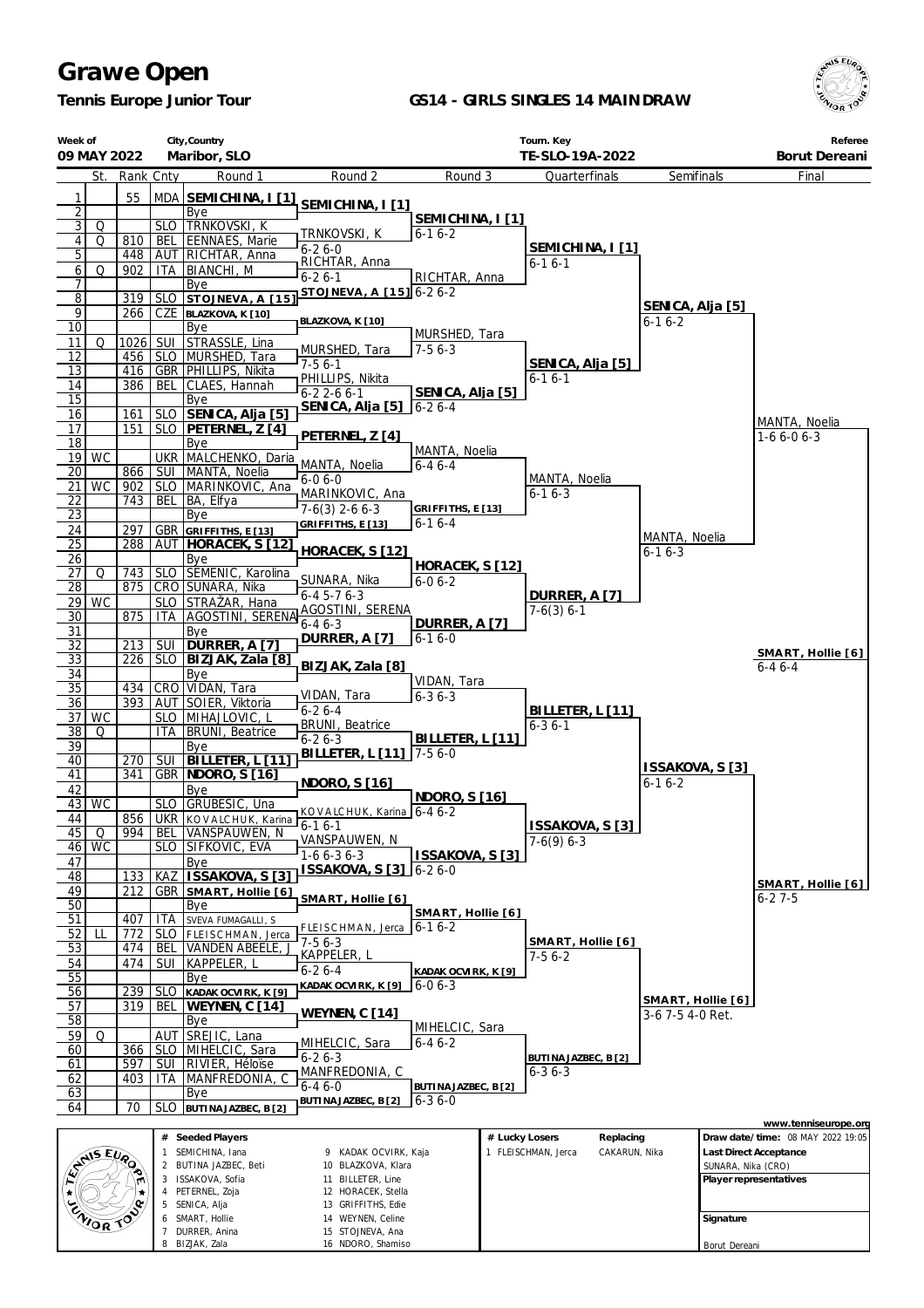*Tennis Europe Junior Tour*

### **GS14 - GIRLS SINGLES 14 QUALIFYING**



| Week of<br>09 MAY 2022 | City, Country<br>Maribor, SLO |  |                                    | Tourn. Key<br>TE-SLO-19A-2022        | Referee<br>Borut Dereani                         |
|------------------------|-------------------------------|--|------------------------------------|--------------------------------------|--------------------------------------------------|
|                        | St. Rank Cnty                 |  | Round 1                            | Finals                               | Qualifiers                                       |
|                        |                               |  |                                    |                                      |                                                  |
| $\vert$                |                               |  | 357 CRO ALJINOVIC, Leona [1]       |                                      |                                                  |
|                        |                               |  |                                    | ALJINOVIC, Leona [1]                 |                                                  |
| 2 <sup>1</sup>         |                               |  | <b>Bye</b>                         |                                      | TRNKOVSKI, Karolina                              |
| $\overline{3}$         |                               |  | SLO TRNKOVSKI, Karolina            |                                      | W.O.                                             |
| 4                      |                               |  | ITA   FRISO, IRENE                 | TRNKOVSKI, Karolina<br>$6 - 36 - 4$  |                                                  |
|                        |                               |  |                                    |                                      |                                                  |
| 5 <sup>1</sup>         |                               |  | 743   SLO SEMENIC, Karolina [2]    |                                      |                                                  |
| $6 \mid$               |                               |  | Bye                                | SEMENIC, Karolina [2]                |                                                  |
|                        |                               |  |                                    |                                      | SEMENIC, Karolina [2]                            |
| $\overline{7}$         |                               |  | AUT MUJIC, Amelie                  | MUJIC, Amelie                        | $6-3$ 4-6 [10-1]                                 |
| 8 <sup>1</sup>         |                               |  | ROU MINZAT, Alessia Maria          | $1-66-4$ [10-7]                      |                                                  |
| $\overline{9}$         |                               |  |                                    |                                      |                                                  |
|                        |                               |  | 772   SLO   FLEI SCHMAN, Jerca [3] | FLEISCHMAN, Jerca [3]                |                                                  |
| 10 <sup>1</sup>        |                               |  | <b>Bye</b>                         |                                      |                                                  |
| 11                     |                               |  | SRB   DRLJO, Lejla                 |                                      | STRASSLE, Lina [10]<br>$6 - 26 - 1$              |
|                        |                               |  |                                    | STRASSLE, Lina [10]                  |                                                  |
| 12                     |                               |  | 1026 SUI STRASSLE, Lina [10]       | 6-16-0                               |                                                  |
| 13                     | 810 l                         |  | BEL EENNAES, Marie [4]             |                                      |                                                  |
|                        |                               |  |                                    | EENNAES, Marie [4]                   |                                                  |
| 14                     |                               |  | Bye                                |                                      | EENNAES, Marie [4]                               |
| 15                     |                               |  | ITA SERIO, Emma                    |                                      | $6 - 46 - 2$                                     |
|                        |                               |  |                                    | JERCOG, NEA [12]                     |                                                  |
| 16                     |                               |  | 1066 CRO JERCOG, NEA [12]          | $6 - 36 - 3$                         |                                                  |
| 17                     |                               |  | 875   CRO SZABO, Mia Bonnie [5]    |                                      |                                                  |
| 18                     |                               |  | Bye                                | SZABO, Mia Bonnie [5]                |                                                  |
|                        |                               |  |                                    |                                      | <b>BRUNI</b> , Beatrice                          |
| 19                     |                               |  | ITA   BRUNI, Beatrice              | <b>BRUNI</b> , Beatrice              | $6 - 26 - 0$                                     |
| 20                     |                               |  | 994 SLO LAMOVŠEK, Pika [9]         | $6-35-7$ [10-8]                      |                                                  |
|                        |                               |  |                                    |                                      |                                                  |
| 21                     | 902                           |  | ITA   BIANCHI, Matilde Licia [6]   | BIANCHI, Matilde Licia [6]           |                                                  |
| <u>22</u>              |                               |  | SLO MASTNAK, Ema                   | $6 - 26 - 4$                         |                                                  |
| 23                     |                               |  | SLO   PIPAN, Leticija              |                                      | BIANCHI, Matilde Licia [6]<br>$6-46-7(4)$ [11-9] |
|                        |                               |  |                                    | MOERBEEK, Lio [13]                   |                                                  |
| 24                     |                               |  | 1142 BEL MOERBEEK, Lio [13]        | $6 - 36 - 0$                         |                                                  |
| 25                     | 994                           |  | SLO BASAILOVIC, Laura [7]          |                                      |                                                  |
|                        |                               |  |                                    | BASAILOVIC, Laura [7]                |                                                  |
| 26                     |                               |  | ITA CECILIOT, Giorgia Simonetta    | $6 - 06 - 0$                         | SREJIC, Lana                                     |
| 27                     |                               |  | AUT SREJIC, Lana                   |                                      | $6 - 26 - 3$                                     |
|                        |                               |  |                                    | SREJIC, Lana                         |                                                  |
| <u>28</u>              | 1066 l                        |  | ITA LAUDICINO, Nickole [11]        | $6 - 36 - 1$                         |                                                  |
| 29                     | 994                           |  | BEL VANSPAUWEN, Noor [8]           |                                      |                                                  |
| 30                     |                               |  | SLO STUSAJ, Lili                   | VANSPAUWEN, Noor [8]<br>$6 - 06 - 1$ |                                                  |
|                        |                               |  |                                    |                                      | VANSPAUWEN, Noor [8]                             |
| 31                     |                               |  | ITA   MODENA, Matilde              | BRATIC, Lena [14]                    | $6 - 16 - 3$                                     |
| 32                     |                               |  | 1188 MNE BRATIC, Lena [14]         | $6 - 36 - 4$                         |                                                  |

|                  | # Seeded Players           |                       | # Alternates | Replacing | Draw date/time: 06 MAY 2022 19:25 |
|------------------|----------------------------|-----------------------|--------------|-----------|-----------------------------------|
| ANS EVA          | ALJINOVIC, Leona           | 9 LAMOVŠEK, Pika      |              |           | <b>Last Direct Acceptance</b>     |
| ∙ం               | 2 SEMENIC, Karolina        | 10 STRASSLE, Lina     |              |           | all in                            |
|                  | 3 FLEISCHMAN, Jerca        | 11 LAUDICINO, Nickole |              |           | Player representatives            |
|                  | EENNAES, Marie             | 12 JERCOG, NEA        |              |           |                                   |
| ۰٥               | SZABO, Mia Bonnie<br>$5 -$ | 13 MOERBEEK, Lio      |              |           |                                   |
| <b>ENIOR TOP</b> | 6 BIANCHI, Matilde Licia   | 14 BRATIC, Lena       |              |           | Signature                         |
|                  | BASAILOVIC, Laura          |                       |              |           |                                   |
|                  | 8 VANSPAUWEN, Noor         |                       |              |           | Borut Dereani                     |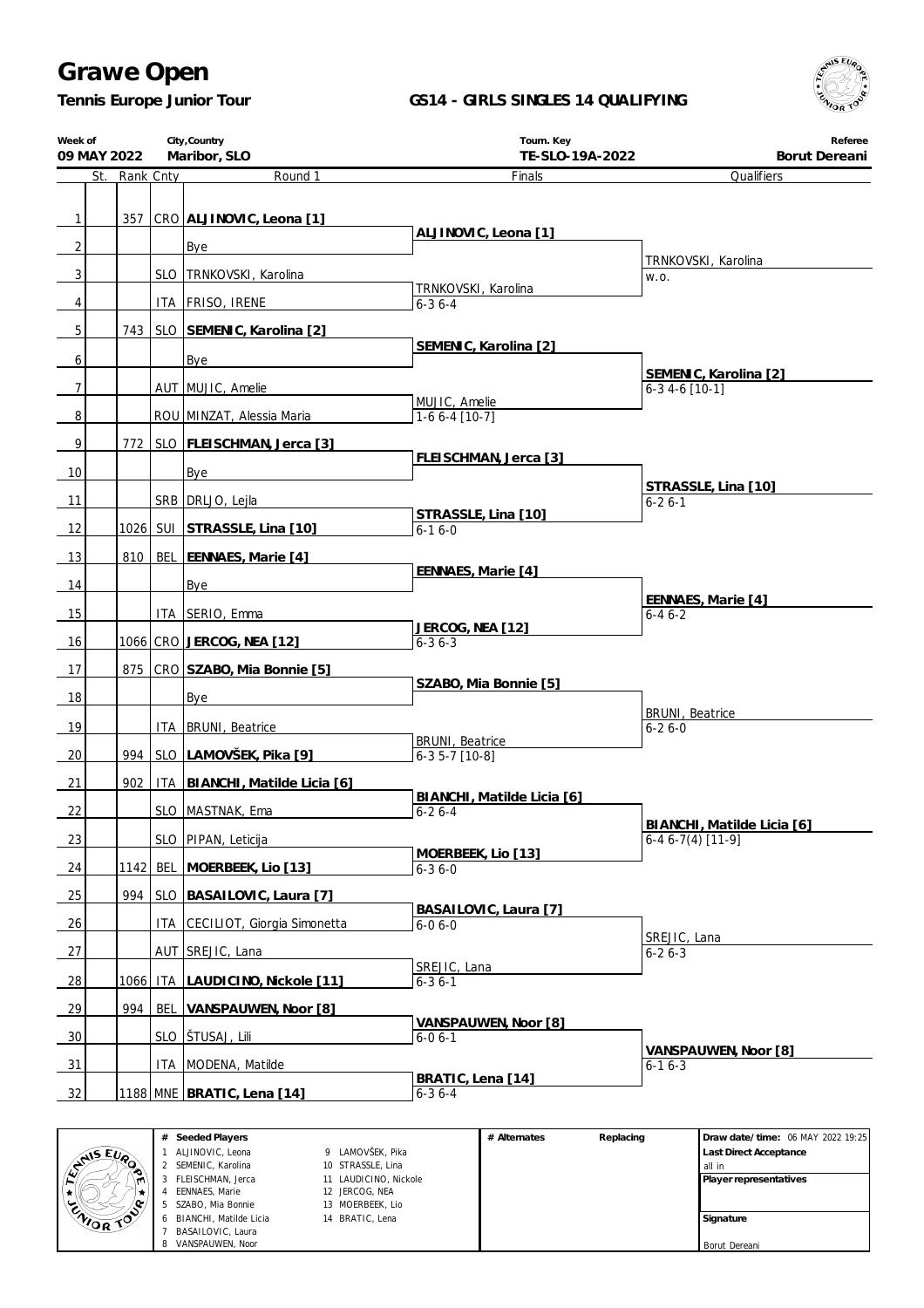*Tennis Europe Junior Tour*

### **BD14 - BOYS DOUBLES 14 MAINDRAW**



| Week of        | City, Country<br>09 MAY 2022<br>Maribor, SLO<br>Rank Cnty |            |                          |                                                                        |                                        | TE-SLO-19A-2022                    | Referee<br>Borut Dereani    |                                        |
|----------------|-----------------------------------------------------------|------------|--------------------------|------------------------------------------------------------------------|----------------------------------------|------------------------------------|-----------------------------|----------------------------------------|
|                | St.                                                       |            |                          | Round 1                                                                | Round 2                                | Quarterfinals                      | Semifinals                  | Final                                  |
| $\mathbf{1}$   |                                                           | 6<br>39    |                          | UKR   BILOZERTSEV, N [1]<br>KAZ   ZHALGASBAY, Damir BILOZERTSEV, N [1] |                                        |                                    |                             |                                        |
| $\overline{2}$ |                                                           |            |                          | Bye                                                                    | ZHALGASBAY, Damir                      | BILOZERTSEV, N[1]                  |                             |                                        |
|                | <b>WC</b>                                                 |            |                          | SLO   LALIC, Liam                                                      |                                        | ZHALGASBAY, Damir                  |                             |                                        |
| 3              |                                                           |            |                          | SLO   PUCKO, Maks                                                      | FLURI, Mateo                           | $6 - 46 - 2$                       |                             |                                        |
| 4              |                                                           | 292<br>363 | SUI                      | SUI   FLURI, Mateo<br>ROBAS, Dany                                      | ROBAS, Dany<br>$6 - 06 - 0$            |                                    | BILOZERTSEV, N [1]          |                                        |
|                |                                                           | 800        |                          | SLO KLEP, Tay                                                          |                                        |                                    | ZHALGASBAY, Damir           |                                        |
| 5              |                                                           | 492        |                          | SLO   LUGARIC, Liam                                                    | KLEP, Tay                              |                                    | $7-56-4$                    |                                        |
|                |                                                           |            | <b>BEL</b>               | <b>CLIJMANS, Florent</b>                                               | LUGARIC, Liam                          | HORNECKER, Ben [7]                 |                             |                                        |
| 6              |                                                           | 1257       | BEL                      | JANSSEN, Seppe                                                         | $6 - 07 - 5$                           | ONTI VEROS CASTRO, M               |                             |                                        |
| $\overline{7}$ |                                                           |            |                          | Bye                                                                    | HORNECKER, Ben [7]                     | $6-44-6$ [10-4]                    |                             |                                        |
|                |                                                           | 330        |                          | GER HORNECKER, Ben [7]                                                 | ONTIVEROS CASTRO, M                    |                                    |                             |                                        |
| 8              |                                                           | 68<br>94   |                          | <b>GER ONTIVEROS CASTRO, M</b><br>CZE SYKORA, Jan [4]                  |                                        |                                    |                             | BILOZERTSEV, N[1]<br>ZHALGASBAY, Damir |
| 9              |                                                           | 183        |                          | SLO   ZAJC GAJSEK, Lasse SYKORA, Jan [4]                               |                                        |                                    |                             | 2-6 6-4 [10-7]                         |
|                |                                                           |            |                          |                                                                        | ZAJC GAJSEK, Lasse                     |                                    |                             |                                        |
| 10             |                                                           | 840        |                          | Bye<br>SLO KOLARIC, Martin                                             |                                        | SYKORA, Jan [4]                    |                             |                                        |
| 11             |                                                           | 1257       |                          | SLO ZORKO, Nal                                                         | MOUFFE, Louis                          | ZAJC GAJSEK, Lasse<br>$6 - 36 - 1$ |                             |                                        |
|                |                                                           | 677        | <b>BEL</b>               | MOUFFE, Louis                                                          | SANTEMA, Quinn                         |                                    |                             |                                        |
| 12             |                                                           | 608        | <b>BEL</b>               | SANTEMA, Quinn                                                         | $6 - 16 - 3$                           |                                    | ANSSARIZADEH, K [5]         |                                        |
| 13             |                                                           | 677<br>779 | SUI                      | CRO MARTINOVIC, Diego<br>VETTERLI, Nicolas                             | MARTINOVIC, Diego                      |                                    | CEBAN, Mark<br>$6 - 46 - 1$ |                                        |
|                |                                                           | 621        | SLO                      | NAJZER, Jan                                                            | VETTERLI, Nicolas                      |                                    |                             |                                        |
| 14             |                                                           |            |                          | 1089 SLO VODNIK, Jan                                                   | $7-56-1$                               | ANSSARIZADEH, K [5]                |                             |                                        |
|                |                                                           |            |                          |                                                                        | A NSSA RIZA DEH, K [5] 6-1 6-4         | CEBAN, Mark                        |                             |                                        |
| 15             |                                                           | 231        |                          | Bye<br>GBR ANSSARIZADEH, K [5] CEBAN, Mark                             |                                        |                                    |                             |                                        |
| 16             |                                                           | 55         |                          | GBR CEBAN, Mark                                                        |                                        |                                    |                             | BILOZERTSEV, N[1]                      |
|                |                                                           | 256        |                          | SLO DESPOTOVIC, M [8]                                                  | DESPOTOVIC, M [8]                      |                                    |                             | ZHALGASBAY, Damir                      |
| 17             |                                                           | 160        |                          | SLO   PETROVIC, Luka                                                   | PETROVIC, Luka                         |                                    |                             | $4-66-2$ [10-4]                        |
| 18             |                                                           |            |                          | Bye                                                                    |                                        | DESPOTOVIC, M [8]                  |                             |                                        |
|                |                                                           | 251        |                          | AUT KOENIGSLEHNER, M                                                   |                                        | PETROVIC, Luka                     |                             |                                        |
| 19             | <b>WC</b>                                                 | 231        |                          | AUT KOVSE, Bruno<br>SLO GLOGOVAC, Jon                                  | KOENIGSLEHNER, M<br>KOVSE, Bruno       | $3-66-1$ [13-11]                   |                             |                                        |
| 20             |                                                           |            |                          | SLO KOŠAK, Tilen<br>SLO PECOVNIK, JASA                                 | $6 - 06 - 0$                           |                                    | DESPOTOVIC, M [8]           |                                        |
|                |                                                           |            |                          |                                                                        |                                        |                                    | PETROVIC, Luka              |                                        |
| 21             |                                                           | 800<br>231 | <b>BEL</b>               | SLO PECOVNIK, JOST<br><b>AERTS, Solen</b>                              | AERTS, Solen<br>DENOTTE, Nik           |                                    | $6 - 46 - 4$                |                                        |
| 22             |                                                           | 285        |                          | BEL   DENOTTE, Nik                                                     | $6 - 26 - 2$                           | AERTS, Solen                       |                             |                                        |
|                |                                                           |            |                          |                                                                        |                                        | DENOTTE, Nik                       |                             |                                        |
| 23             |                                                           | 50         | उण                       | Bye<br>BERGOMI, Alex [3]                                               | BERGOMI, Alex [3]<br>GUNZINGER, Thomas | $0-67-6(4)$ [10-7]                 |                             |                                        |
| 24             |                                                           | 194        | <b>SUI</b>               | GUNZINGER, Thomas                                                      |                                        |                                    |                             | ANDERSSON, L [6]                       |
|                |                                                           | 136        |                          | SWE ANDERSSON, L [6]                                                   |                                        |                                    |                             | BRUHN AABY, Mads                       |
| 25             |                                                           | 153        |                          | DEN BRUHN AABY, Mads                                                   | ANDERSSON, L [6]                       |                                    |                             | $7-56-1$                               |
| 26             |                                                           |            |                          | Bye                                                                    | BRUHN AABY, Mads                       | ANDERSSON, L [6]                   |                             |                                        |
|                |                                                           | 292        | <b>ITA</b>               | MEACCI, Marco                                                          |                                        | BRUHN AABY, Mads                   |                             |                                        |
| 27             |                                                           | 340        | <b>SLO</b>               | SEMENIC, Patrik                                                        | MEACCI, Marco                          | $6 - 26 - 2$                       |                             |                                        |
| <u>28</u>      |                                                           | 556<br>758 | <b>SLO</b><br><b>SLO</b> | KUŠAR STOJAKOVIC, M SEMENIC, Patrik<br>WINTERLEITNER, Mai              | $6 - 46 - 0$                           |                                    | ANDERSSON, L [6]            |                                        |
|                |                                                           | 384        |                          | <b>BURMAKIN, Alexander</b>                                             |                                        |                                    | BRUHN AABY, Mads            |                                        |
| 29             |                                                           | 482        | <b>ITA</b>               | LOGRIPPO, Mattia                                                       | BECIROVIC NOVAK, M                     |                                    | 3-6 6-3 [10-6]              |                                        |
| 30             |                                                           | 709<br>779 | <b>SLO</b>               | <b>BECIROVIC NOVAK, M</b><br>SLO   MARINSEK, Luka                      | MARINSEK, Luka<br>$6 - 47 - 5$         | CHANNON, Liam [2]                  |                             |                                        |
|                |                                                           |            |                          |                                                                        |                                        | WINDER, alexander                  |                             |                                        |
| 31             |                                                           |            |                          | Bye                                                                    | CHANNON, Liam [2]                      | $6 - 36 - 4$                       |                             |                                        |
|                |                                                           | 63<br>30   | GBR                      | CHANNON, Liam [2]<br>GBR WINDER, alexander                             | WINDER, alexander                      |                                    |                             |                                        |
| 32             |                                                           |            |                          |                                                                        |                                        |                                    |                             |                                        |
|                |                                                           |            |                          |                                                                        |                                        |                                    |                             | www.tenniseurone.org                   |

|                  | # Seeded Players    |  |                         | # Alternates | Replacing | Draw date/time: 09 MAY 2022 15:05 |  |
|------------------|---------------------|--|-------------------------|--------------|-----------|-----------------------------------|--|
|                  | BILOZERTSEV, Nikita |  | 5 ANSSARIZADEH, Kouros  |              |           | Last Direct Acceptance            |  |
| ENNIS EUP<br>æ.  | ZHALGASBAY, Damir   |  | CEBAN, Mark             |              |           | all in                            |  |
| m                | 2 CHANNON, Liam     |  | 6 ANDERSSON, Linus      |              |           | Player representatives            |  |
|                  | WINDER, alexander   |  | BRUHN AABY, Mads        |              |           |                                   |  |
| 0,               | BERGOMI, Alex       |  | HORNECKER, Ben          |              |           |                                   |  |
| <b>ENIOR TOP</b> | GUNZINGER, Thomas   |  | ONTIVEROS CASTRO, Marco |              |           | Signature                         |  |
|                  | SYKORA, Jan         |  | 8 DESPOTOVIC, Maksim    |              |           |                                   |  |
|                  | ZAJC GAJSEK, Lasse  |  | PETROVIC, Luka          |              |           | Borut Dereani                     |  |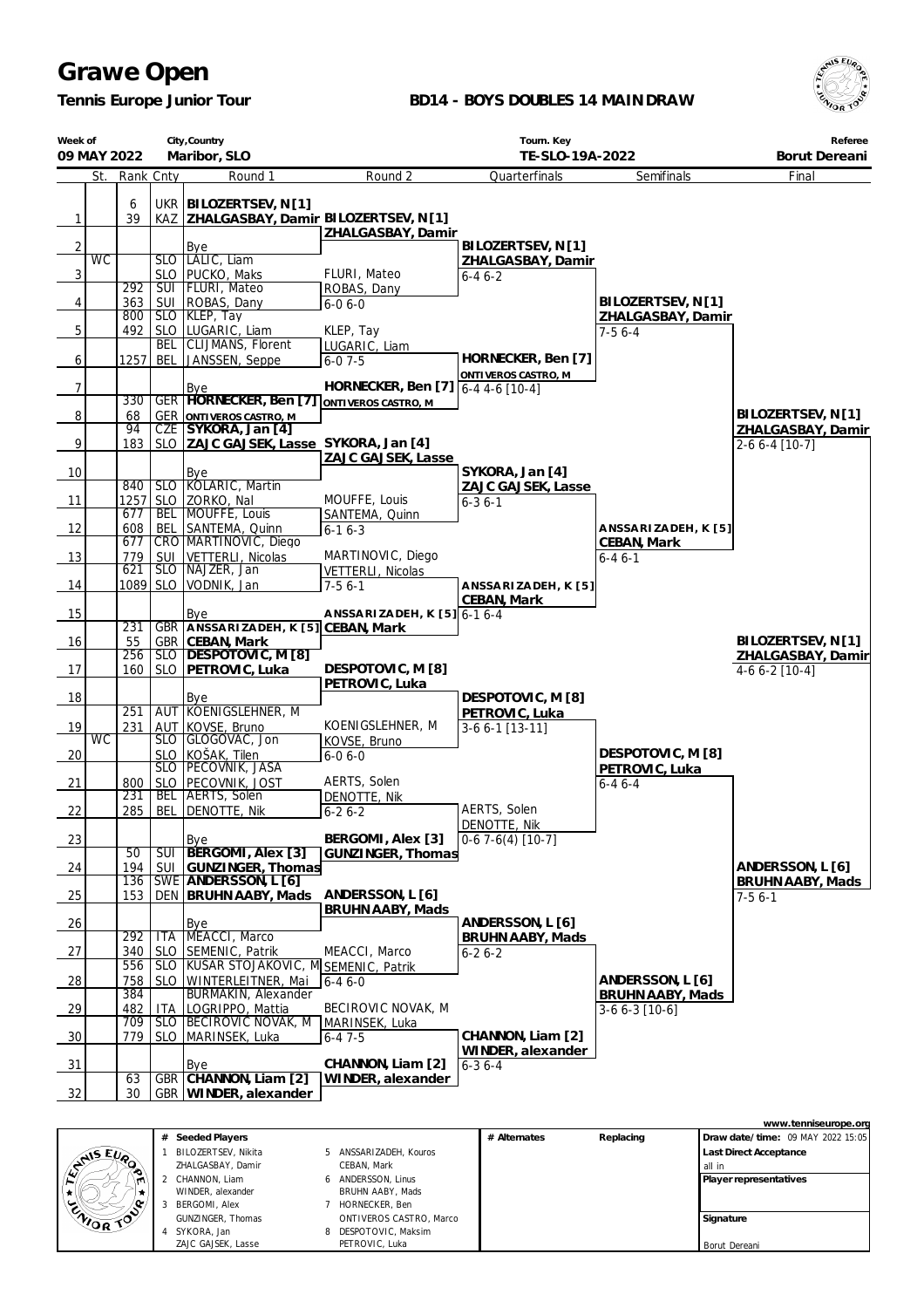$\sqrt{5}$  EU

*Tennis Europe Junior Tour*

#### **GD14 - GIRLS DOUBLES 14 MAIN DRAW**

| Week of        |            |           |                         | City, Country                             |                               | Tourn. Key                     |                                   | Referee             |
|----------------|------------|-----------|-------------------------|-------------------------------------------|-------------------------------|--------------------------------|-----------------------------------|---------------------|
| 09 MAY 2022    |            |           |                         | Maribor, SLO                              |                               | TE-SLO-19A-2022                |                                   | Borut Dereani       |
|                | St.        | Rank Cnty |                         | Round 1                                   | Round 2                       | Quarterfinals                  | Semifinals                        | Final               |
|                | 133        |           |                         | KAZ   ISSAKOVA, Sofia [1]                 |                               |                                |                                   |                     |
| $\mathbf{1}$   | 55         |           |                         | MDA SEMICHINA, Iana                       | ISSAKOVA, Sofia [1]           |                                |                                   |                     |
|                |            |           |                         |                                           | SEMICHINA, Iana               |                                |                                   |                     |
| $\overline{2}$ |            |           |                         | Bye                                       |                               | ISSAKOVA, Sofia [1]            |                                   |                     |
|                | 994        |           | SLO                     | LAMOVSEK, Pika                            |                               | SEMICHINA, Iana                |                                   |                     |
| 3              |            |           | <b>SLO</b>              | TRNKOVSKI, Karolina                       | BILLETER, Line                | $6 - 36 - 1$                   |                                   |                     |
|                | 270        |           | SUI                     | <b>BILLETER, Line</b>                     | RIVIER, Héloïse               |                                |                                   |                     |
| 4              | 597        |           | <b>SUI</b>              | RIVIER, Héloïse                           | $7-6(5)$ 6-4                  |                                | BA, Elfya<br>VANDEN ABEELE, Janne |                     |
| 5              |            |           |                         | Bye                                       | BA, Elfya                     |                                | $7-6(4)$ 6-4                      |                     |
|                | 743        |           | <b>BEL</b>              | BA, Elfya                                 | VANDEN ABEELE, Janne          |                                |                                   |                     |
| 6              | 474        |           | <b>BEL</b>              | VANDEN ABEELE, Janne                      |                               | BA, Elfya                      |                                   |                     |
|                |            |           |                         |                                           |                               | VANDEN ABEELE, Janne           |                                   |                     |
| $\overline{7}$ | 456        |           |                         | Bye<br>SLO MURSHED, Tara [8]              | MURSHED, Tara [8]             | $6 - 46 - 1$                   |                                   |                     |
| $\sqrt{8}$     | 319        |           | <b>SLO</b>              | STOJNEVA, Ana                             | STOJNEVA, Ana                 |                                |                                   | GRIFFITHS, Edie [6] |
|                | 70         |           | SLO                     | BUTINA JAZBEC, B [3]                      |                               |                                |                                   | NDORO, Shamiso      |
| 9              | 366        |           | <b>SLO</b>              | MIHELCIC, Sara                            | BUTINA JAZBEC, B [3]          |                                |                                   | $6 - 26 - 4$        |
|                |            |           |                         |                                           | MIHELCIC, Sara                |                                |                                   |                     |
| 10             |            |           |                         | <b>Bye</b>                                |                               | BUTINA JAZBEC, B [3]           |                                   |                     |
|                | 875        |           |                         | CRO SÚNARA, Nika                          |                               | MIHELCIC, Sara                 |                                   |                     |
| 11             | 434<br>474 |           | $\overline{\text{SUI}}$ | CRO VIDAN, Tara<br>KAPPELER, L            | KAPPELER, L<br>STRASSLE, Lina | 7-5 4-6 [10-8]                 |                                   |                     |
| 12             |            | 1026 SUI  |                         | STRASSLE, Lina                            | $6 - 26 - 4$                  |                                | GRIFFITHS, Edie [6]               |                     |
|                | 1142       |           | <b>BEL</b>              | MOERBEEK, Lio                             |                               |                                | NDORO, Shamiso                    |                     |
| 13             | 994        |           | BEL                     | VANSPAUWEN, Noor                          | MOERBEEK, Lio                 |                                | W.O.                              |                     |
|                | 902        |           |                         | SLO MARINKOVIC, Ana                       | VANSPAUWEN, Noor              |                                |                                   |                     |
| 14             |            |           |                         | SLO SIFKOVIC, EVA                         | $6 - 26 - 4$                  | GRIFFITHS, Edie [6]            |                                   |                     |
|                |            |           |                         |                                           | GRIFFITHS, Edie [6]           | NDORO, Shamiso                 |                                   |                     |
| 15             | 297        |           | <b>GBR</b>              | Bye<br>GRIFFITHS, Edie [6] NDORO, Shamiso |                               | $6 - 36 - 0$                   |                                   |                     |
| 16             | 341        |           |                         | GBR   NDORO, Shamiso                      |                               |                                |                                   | PETERNEL, Zoja [2]  |
|                | 407        |           | <b>ITA</b>              | SVEVA FUMAGALLI, S [7]                    |                               |                                |                                   | SENICA, Alja        |
| 17             | 319        |           | BEL                     | WEYNEN, Celine                            | SVEVA FUMAGALLI, S [7]        |                                |                                   | 4-6 6-0 [10-0]      |
|                |            |           |                         |                                           | WEYNEN, Celine                |                                |                                   |                     |
| 18             | 875        |           | <b>ITA</b>              | Bye<br>AGOSTINI, SERENA                   |                               | SVEVA FUMAGALLI, S [7]         |                                   |                     |
| 19             | 403        |           | <b>ITA</b>              | MANFREDONIA, Carola AGOSTINI, SERENA      |                               | WEYNEN, Celine<br>$6 - 46 - 2$ |                                   |                     |
|                | 743        |           | SLO                     | SEMENIC, Karolina                         | MANFREDONIA, Carola           |                                |                                   |                     |
| 20             |            |           | <b>SLO</b>              | STRAŽAR, Hana                             | $7-56-1$                      |                                | SVEVA FUMAGALLI, S [7]            |                     |
|                | 994        |           |                         | SLO   BASAILOVIC, Laura                   |                               |                                | WEYNEN, Celine                    |                     |
| 21             | 772        |           | <b>SLO</b>              | FLEISCHMAN, Jerca                         | CLAES, Hannah                 |                                | 6-3 1-6 [10-8]                    |                     |
|                | 386<br>810 |           | <b>BEL</b>              | CLAES, Hannah<br>EENNAES, Marie           | EENNAES, Marie                | BIZJAK, Zala [4]               |                                   |                     |
| 22             |            |           | BEL                     |                                           | $6-0$ 4-6 [10-6]              | KADAK OCVIRK, Kaja             |                                   |                     |
| 23             |            |           |                         | Bye                                       | BIZJAK, Zala [4]              | $6-16-2$                       |                                   |                     |
|                | 226        |           | <b>SLO</b>              | BIZJAK, Zala [4]                          | KADAK OCVIRK, Kaja            |                                |                                   |                     |
| 24             | 239        |           | <b>SLO</b>              | KADAK OCVIRK, Kaja                        |                               |                                |                                   | PETERNEL, Zoja [2]  |
|                | 416        |           | <b>GBR</b>              | PHILLIPS, Nikita [5]                      |                               |                                |                                   | SENICA, Alja        |
| 25             | 212        |           | <b>GBR</b>              | SMART, Hollie                             | PHILLIPS, Nikita [5]          |                                |                                   | $6 - 06 - 2$        |
| 26             |            |           |                         | <b>Bye</b>                                | SMART, Hollie                 | PHILLIPS, Nikita [5]           |                                   |                     |
|                |            |           | <b>SLO</b>              | ARSENOVIC, Spela                          |                               | SMART, Hollie                  |                                   |                     |
| 27             |            |           | <b>SLO</b>              | MIHAJLOVIC, Leontina                      | ARSENOVIC, Špela              | $6 - 16 - 0$                   |                                   |                     |
|                |            |           |                         |                                           | MIHAJLOVIC, Leontina          |                                |                                   |                     |
| 28             |            |           |                         | Bye                                       |                               |                                | PETERNEL, Zoja [2]                |                     |
|                | 266        |           | <b>CZE</b>              | <b>BLAZKOVA, Klara</b>                    |                               |                                | SENICA, Alja                      |                     |
| 29             |            |           |                         | UKR   MALCHENKO, Daria                    | DURRER, Anina                 |                                | 2-6 7-5 [10-8]                    |                     |
| 30             | 213<br>866 |           | <b>SUI</b><br>SUI       | DURRER, Anina<br>MANTA, Noelia            | MANTA, Noelia                 | PETERNEL, Zoja [2]             |                                   |                     |
|                |            |           |                         |                                           | $6 - 16 - 0$                  | SENICA, Alja                   |                                   |                     |
| 31             |            |           |                         | Bye                                       | PETERNEL, Zoja [2]            | $7-57-6(5)$                    |                                   |                     |
|                | 151        |           |                         | SLO   PETERNEL, Zoja [2]                  | SENICA, Alja                  |                                |                                   |                     |
| 32             | 161        |           |                         | SLO SENICA, Alja                          |                               |                                |                                   |                     |

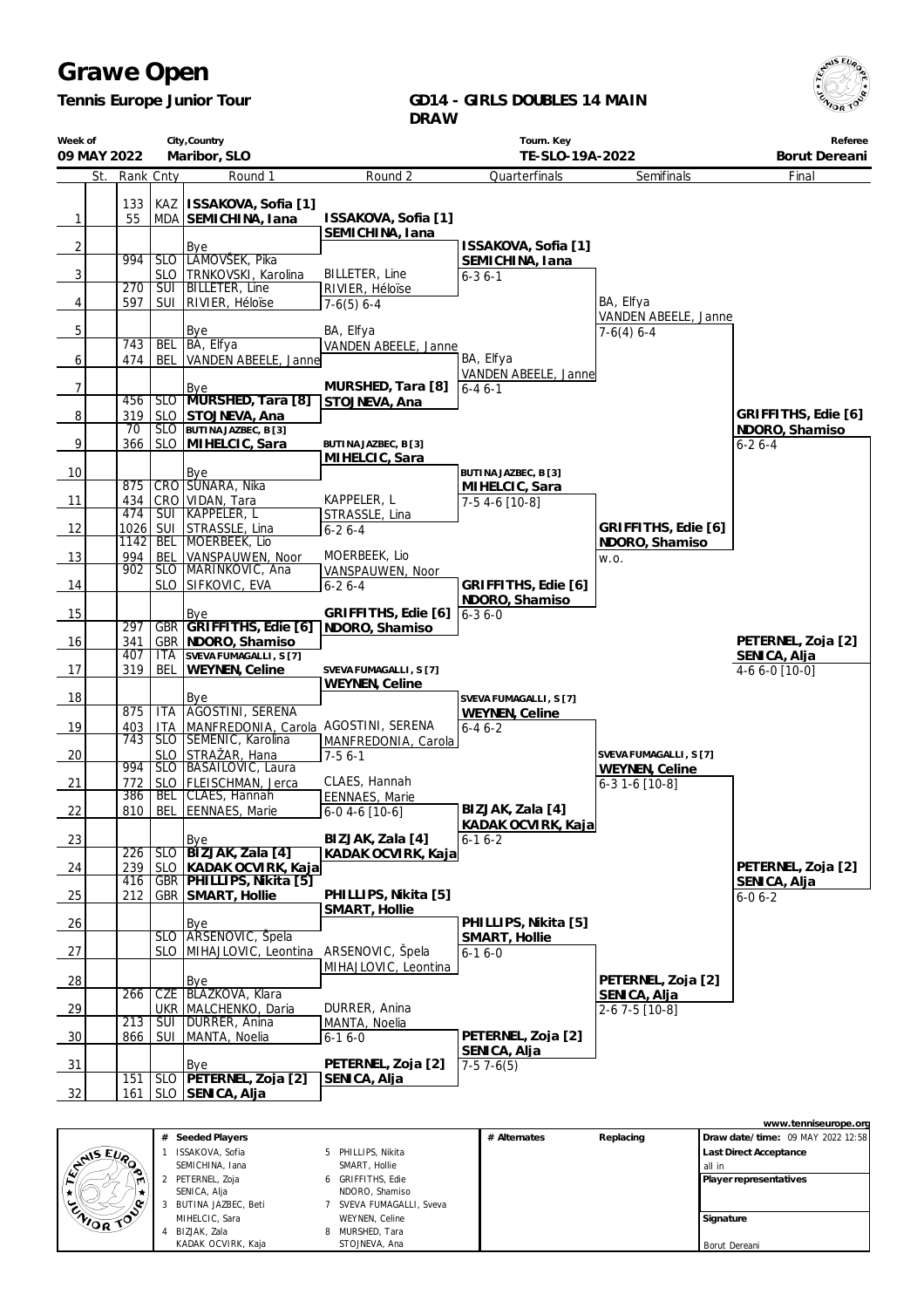*Tennis Europe Junior Tour*

7 BALASCAK, Daniel 8 SIDOROV, Artem

15 KALABISHKA, Maksym 16 ZUBOVIC, Tarik

#### **BS16 - BOYS SINGLES 16 MAINDRAW**



Borut Dereani

|                                    | City, Country<br>Week of<br>Maribor, SLO<br>09 MAY 2022 |             |                 |                                                           |                                                    | Tourn. Key<br>TE-SLO-19A-2022                      |                |                                        |                                   |           | Referee<br>Borut Dereani                                  |
|------------------------------------|---------------------------------------------------------|-------------|-----------------|-----------------------------------------------------------|----------------------------------------------------|----------------------------------------------------|----------------|----------------------------------------|-----------------------------------|-----------|-----------------------------------------------------------|
|                                    | St.                                                     | Rank Cnty   |                 | Round 1                                                   | Round 2                                            | Round 3                                            |                | Quarterfinals                          | Semifinals                        |           | Final                                                     |
| 1                                  |                                                         | 14          | SRB             | JOVIC, Nikola [1]                                         |                                                    |                                                    |                |                                        |                                   |           |                                                           |
| $\overline{2}$                     |                                                         |             |                 | Bye                                                       | JOVIC, Nikola [1]                                  | JOVIC, Nikola [1]                                  |                |                                        |                                   |           |                                                           |
| $\overline{3}$                     |                                                         | 459         | <b>SLO</b>      | MOHAR, Vid                                                | MOHAR, Vid                                         | $6 - 37 - 5$                                       |                |                                        |                                   |           |                                                           |
| 4<br>$\overline{5}$                | Q<br>Q                                                  | 964<br>724  | ITA             | CACIOLLI, Duccio<br>SRB BJELOBRK, Jovan                   | $4-66-46-4$                                        |                                                    |                | JOVIC, Nikola [1]                      |                                   |           |                                                           |
| $6 \mid$                           | Q                                                       | 954         |                 | <b>BUL   PETROV, Rosen</b>                                | BJELOBRK, Jovan                                    |                                                    |                | $3-67-6(5)6-2$                         |                                   |           |                                                           |
| 7                                  |                                                         |             |                 | Bye                                                       | $6 - 36 - 3$<br>ZUBOVIC, T [16] 6-0 6-1            | BJELOBRK, Jovan                                    |                |                                        |                                   |           |                                                           |
| $\overline{8}$<br>$\overline{9}$   |                                                         | 354         |                 | NOR ZUBOVIC, T [16                                        |                                                    |                                                    |                |                                        | JOVIC, Nikola [1]                 |           |                                                           |
| $\overline{10}$                    |                                                         | 190         |                 | SLO MARJANOVIC, L [10]<br>Bye                             | MARJANOVIC, L [10]                                 |                                                    |                |                                        | $6 - 36 - 0$                      |           |                                                           |
| 11                                 | WC                                                      |             |                 | UKR MALCHENKO, S                                          | HANDL, Max                                         | MARJANOVIC, L [10]<br>6-0 6-4                      |                |                                        |                                   |           |                                                           |
| 12                                 | LL                                                      | 1932        |                 | AUT HANDL, Max                                            | $6 - 06 - 0$                                       |                                                    |                | STOJOVIC, VIKTOR                       |                                   |           |                                                           |
| 13 <sup>1</sup><br>14              | <b>WC</b><br>Q                                          | 482         |                 | 1042 SLO MATIJASIC, Gasper<br><b>SRB STOJOVIC, VIKTOR</b> | STOJOVIC, VIKTOR                                   |                                                    |                | $6 - 26 - 2$                           |                                   |           |                                                           |
| $\overline{15}$                    |                                                         |             |                 | Bye                                                       | $6 - 26 - 4$                                       | STOJOVIC, VIKTOR                                   |                |                                        |                                   |           |                                                           |
| 16                                 |                                                         | 137         | ITA             | DALLAPIAZZA, K [6]                                        | DALLAPIAZZA, K [6]                                 | $6 - 06 - 4$                                       |                |                                        |                                   |           | JOVIC, Nikola [1]                                         |
| 17<br>18                           |                                                         | 96          |                 | SLO ANGELI, Paolo [4]                                     | ANGELI, Paolo [4]                                  |                                                    |                |                                        |                                   |           | $7-56-3$                                                  |
| 19                                 |                                                         |             |                 | Bye<br>CRO SLIVAR, Lukas                                  |                                                    | ANGELI, Paolo [4]                                  |                |                                        |                                   |           |                                                           |
| $\overline{20}$                    |                                                         |             |                 | NOR BRONDMO, Kristian                                     | SLIVAR, Lukas<br>$6 - 16 - 4$                      | $6 - 06 - 3$                                       |                |                                        |                                   |           |                                                           |
| 21                                 |                                                         | 548         | DEN             | GRONFELDT-SORENSEN, C                                     | GRONFELDT-SORENSEN, C                              |                                                    |                | ANGELI, Paolo [4]<br>$3-67-6(3)6-1$    |                                   |           |                                                           |
| $\overline{22}$<br>$\overline{23}$ |                                                         |             |                 | CRC DE LA HORMAZA,<br>Bye                                 | $6-16-1$                                           | GRONFELDT-SORENSEN, C                              |                |                                        |                                   |           |                                                           |
| 24                                 |                                                         | 237         |                 | <b>FRA</b> COUTURIER, L [13]                              | COUTURIER, L [13]                                  | $7-56-1$                                           |                |                                        |                                   |           |                                                           |
| $\overline{25}$                    |                                                         | 213         | BEL             | <b>DASSET, E [12]</b>                                     | DASSET, E [12]                                     |                                                    |                |                                        | ANGELI, Paolo [4]<br>$6 - 36 - 2$ |           |                                                           |
| 26                                 |                                                         |             |                 | Bye                                                       |                                                    | DASSET, E [12]                                     |                |                                        |                                   |           |                                                           |
| 27<br>28                           |                                                         | 482         |                 | AUT GSCHIEL, A<br>SLO ZEMLJIC, Aleks                      | GSCHIEL, A                                         | $7-56-2$                                           |                |                                        |                                   |           |                                                           |
|                                    | $29)$ WC                                                |             |                 | SRB   RADOJICIC, Milan                                    | $6 - 06 - 1$                                       |                                                    |                | DASSET, E [12]                         |                                   |           |                                                           |
| 30                                 |                                                         | 639         |                 | SLO ALBREHT, Luka                                         | ALBREHT, Luka<br>$3-66-46-0$                       | BALASCAK, D [7]                                    |                | $7-6(4)$ 7-5                           |                                   |           |                                                           |
| 31                                 |                                                         |             |                 | Bye                                                       | BALASCAK, D [7]                                    | $6 - 42 - 67 - 5$                                  |                |                                        |                                   |           |                                                           |
| 32<br>33                           |                                                         | 154<br>157  | SVK<br>KAZ      | BALASCAK, D [7]<br>SIDOROV, A [8]                         |                                                    |                                                    |                |                                        |                                   |           | SVEC, Ziga [2]                                            |
| 34                                 |                                                         |             |                 | Bye                                                       | SIDOROV, A [8]                                     |                                                    |                |                                        |                                   |           | $3-66-36-1$                                               |
| $\overline{35}$                    |                                                         |             |                 | SWE RIETZ, Leonard                                        | RETELJ, Marko                                      | SIDOROV, A [8]<br>$7-56-0$                         |                |                                        |                                   |           |                                                           |
| 36                                 | WC                                                      | 804<br>856  |                 | SLO   RETELJ, Marko                                       | $6 - 06 - 0$                                       |                                                    |                | HRIBAR, M [9]                          |                                   |           |                                                           |
| 37<br>38                           | Q<br><b>WC</b>                                          |             | ITA<br>1430 SRB | <b>BONIVENTO, P</b><br>STANISAVLJEVIC, M                  | BONIVENTO, P                                       |                                                    |                | $7-6(3)$ 6-3                           |                                   |           |                                                           |
| 39                                 |                                                         |             |                 | Bye                                                       | $6 - 17 - 5$<br>HRIBAR, M [9]                      | HRIBAR, M [9]<br>$6 - 06 - 3$                      |                |                                        |                                   |           |                                                           |
| $\overline{40}$                    |                                                         | 181         |                 | SLO   HRIBAR, M [9]                                       |                                                    |                                                    |                |                                        | VOLJAVEC, A [3]                   |           |                                                           |
| 41<br>42                           |                                                         | 284         | ITA             | PECORINI, F [14]<br>Bye                                   | PECORINI, F [14]                                   |                                                    |                |                                        | $6 - 26 - 3$                      |           |                                                           |
| 43                                 |                                                         |             |                 | SLO ZEMLJIC, Denis                                        |                                                    | PECORINI, F [14]                                   |                |                                        |                                   |           |                                                           |
|                                    |                                                         |             |                 | 44 Q 1197 ITA GANLISEVYCH GOTTARDO D                      | GANUSEVYCH GOTTARDO, D 1-6 6-2 6-1<br>$6 - 06 - 0$ |                                                    |                |                                        |                                   |           |                                                           |
| 45                                 |                                                         | 365         |                 | AUT WAGNER, A                                             | WAGNER, A                                          |                                                    |                | <u>VOLJAVEC, A [3]</u><br>$6 - 26 - 1$ |                                   |           |                                                           |
| 46<br>47                           |                                                         |             |                 | NOR KAHRS, Ole Nicolai<br>Bye                             | $6 - 26 - 1$                                       | VOLJAVEC, A [3]                                    |                |                                        |                                   |           |                                                           |
| 48                                 |                                                         | 47          |                 | CRO VOLJAVEC, A [3]                                       | VOLJAVEC, A [3] 6-0 6-3                            |                                                    |                |                                        |                                   |           |                                                           |
| 49                                 |                                                         | 114         |                 | SRB ZIVKOVIC, S [5]                                       | ZIVKOVIC, S [5]                                    |                                                    |                |                                        |                                   |           | SVEC, Ziga [2]<br>$6 - 2$ 1 - 6 $6 - 2$                   |
| $\overline{50}$<br>51              | Q                                                       | 872         | ITA             | Bye<br>ZANINI, Andrea                                     |                                                    | ZIVKOVIC, S [5]                                    |                |                                        |                                   |           |                                                           |
| 52                                 |                                                         | 428         | <b>SLO</b>      | BAJZELJ, Miha                                             | ZANINI, Andrea                                     | $6 - 47 - 5$                                       |                |                                        |                                   |           |                                                           |
| 53                                 |                                                         | 482         |                 | SLO   POZONEC, Marko                                      | $6 - 36 - 0$<br>POZONEC, Marko                     |                                                    |                | ZIVKOVIC, S [5]                        |                                   |           |                                                           |
| 54                                 | Q                                                       | 898         |                 | HUN   BALEJA, Konor                                       | $5-76-46-0$                                        | POZONEC, Marko                                     |                | $6 - 23 - 66 - 4$                      |                                   |           |                                                           |
| 55                                 |                                                         | 207         | AUT             | Bye                                                       | ROSENKRANZ KOENIG. T1111                           | $6 - 46 - 2$                                       |                |                                        |                                   |           |                                                           |
| 56<br>57                           |                                                         | 308         | ukr             | ROSENKRANZ KOENIG. T [11]<br>KALABI SHKA, M [15]          |                                                    |                                                    |                |                                        | SVEC, Ziga [2]                    |           |                                                           |
| 58                                 |                                                         |             |                 | Bye                                                       | KALABISHKA, M [15]                                 |                                                    |                |                                        | $6 - 44 - 66 - 1$                 |           |                                                           |
| 59                                 |                                                         | 610         | <b>DEN</b>      | POULSEN, A                                                | POULSEN, A                                         | <u>KALABISHKA, M [15]</u><br>$6 - 3$ 3 - 6 $6 - 3$ |                |                                        |                                   |           |                                                           |
| 60<br>61                           | WC                                                      | 1143<br>460 |                 | CRO CEREZIN, Vito<br>GER ONTIVEROS, M                     | $6 - 26 - 4$                                       |                                                    |                | SVEC, Ziga [2]                         |                                   |           |                                                           |
| 62                                 |                                                         | 567         |                 | NOR   BORCH-NIELSEN,                                      | <u>ONTIVEROS, M</u>                                |                                                    |                | $6 - 06 - 2$                           |                                   |           |                                                           |
| 63                                 |                                                         |             |                 | Bye                                                       | $6 - 36 - 2$                                       | SVEC, Ziga [2]                                     |                |                                        |                                   |           |                                                           |
| 64                                 |                                                         | 31          | <b>SLO</b>      | SVEC, Ziga [2]                                            | SVEC, Ziga [2]                                     | $6 - 26 - 3$                                       |                |                                        |                                   |           |                                                           |
|                                    |                                                         |             |                 | # Seeded Players                                          |                                                    |                                                    | # Lucky Losers | Replacing                              |                                   |           | www.tenniseurope.org<br>Draw date/time: 08 MAY 2022 19:05 |
|                                    | <b>ANSEURO</b>                                          |             |                 | 1 JOVIC, Nikola                                           | 9 HRIBAR, Matic                                    |                                                    | 1 HANDL, Max   | BUKOVEC, Rocco                         |                                   |           | Last Direct Acceptance                                    |
|                                    |                                                         |             |                 | 2 SVEC, Ziga                                              | 10 MARJANOVIC, Lukas                               |                                                    |                |                                        |                                   |           | KALABISHKA, Maksym (UKR)                                  |
|                                    |                                                         |             |                 | 3 VOLJAVEC, Antonio<br>4 ANGELI, Paolo                    | 11 ROSENKRANZ KOENIG, Timo<br>12 DASSET, Ethan     |                                                    |                |                                        |                                   |           | Player representatives                                    |
|                                    |                                                         |             |                 | 5 ZIVKOVIC, Sergej                                        | 13 COUTURIER, Lenny                                |                                                    |                |                                        |                                   |           |                                                           |
|                                    | ENIOR TOP                                               |             | 6               | DALLAPIAZZA, Kilian<br><b>BALASCAK, Daniel</b>            | 14 PECORINI, Filippo<br>15 KALABISHKA, Maksym      |                                                    |                |                                        |                                   | Signature |                                                           |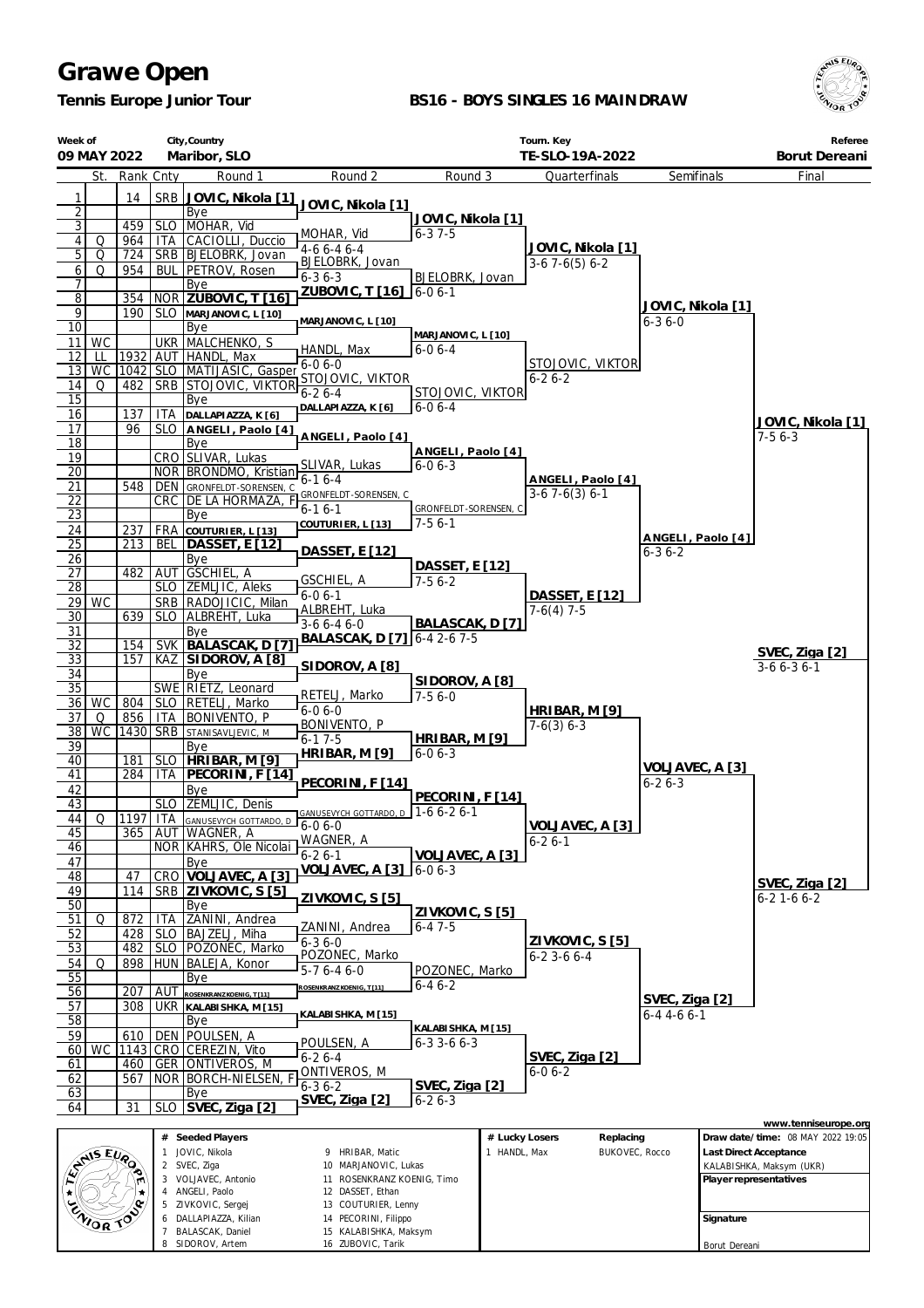*Tennis Europe Junior Tour*

### **BS16 - BOYS SINGLES 16 QUALIFYING**



|                       | Week of<br>09 MAY 2022                  |           |                   | City, Country<br>Maribor, SLO                | Tourn. Key<br>TE-SLO-19A-2022<br>Borut Dereani |                             |                                   |
|-----------------------|-----------------------------------------|-----------|-------------------|----------------------------------------------|------------------------------------------------|-----------------------------|-----------------------------------|
|                       | St.                                     | Rank Cnty |                   | Round 1                                      | Round 2                                        | Finals                      | Qualifiers                        |
| 1                     |                                         | 460       | <b>BEL</b>        | MEERMANS, Tibo [1]                           |                                                |                             |                                   |
| $\overline{2}$        |                                         |           |                   | Bye                                          | MEERMANS, Tibo [1]                             |                             |                                   |
| $\overline{3}$        |                                         |           |                   | 2156 NOR THORESEN, F                         |                                                | MEERMANS, Tibo [1]          |                                   |
| $\vert 4 \vert$       |                                         |           |                   | SLO CERAR ZILIC, Maj                         | THORESEN, F<br>$6 - 16 - 2$                    | $6 - 26 - 1$                | PETROV, Rosen [9]                 |
| 5                     |                                         |           |                   | CRO KOVACEVIC, Niko                          | COVI, Davide                                   |                             | $6 - 36 - 0$                      |
| $6 \mid$              |                                         |           |                   | ITA COVI, Davide                             | $6 - 16 - 0$                                   | PETROV, Rosen [9]           |                                   |
| $\overline{7}$        |                                         |           |                   | Bye                                          | PETROV, Rosen [9]                              | $6 - 46 - 1$                |                                   |
| $\overline{8}$        |                                         | 954       |                   | BUL   PETROV, Rosen [9]                      |                                                |                             |                                   |
| 9                     |                                         | 482       |                   | SRB STOJOVIC, VIKTOR [2]                     | STOJOVIC, VIKTOR [2]                           |                             |                                   |
| $\overline{10}$       |                                         |           |                   | Bye<br>CRO PIŽURICA, Beka                    |                                                | STOJOVIC, VIKTOR [2]        |                                   |
| 11<br>$\overline{12}$ |                                         |           |                   | 2370 SLO SKORJANC, Klemen                    | SKORJANC, Klemen                               | $4-6$ 6-1 [10-6]            |                                   |
| 13                    |                                         |           |                   | JPN SUGIMOTO, Tamaki                         | $6 - 26 - 2$                                   |                             | STOJOVIC, VIKTOR [2]              |
| 14                    |                                         |           |                   | SLO HADŽIAGIC, GAŠPER                        | SUGIMOTO, Tamaki                               |                             | $7-6(6)$ 6-4                      |
| 15                    |                                         |           | <b>SLO</b>        | CAR, Nikolas                                 | $6 - 06 - 0$                                   | SUGIMOTO, Tamaki            |                                   |
| 16                    |                                         | 997       |                   | ITA   PENASA, LEONARDO [11]                  | PENASA, LEONARDO [11]                          | $6 - 36 - 2$                |                                   |
| 17                    |                                         | 649       |                   | SLO SMARCAN, Leon [3]                        | $\overline{5-7}$ 6-2 [10-3]                    |                             |                                   |
| $\overline{18}$       |                                         |           |                   | Bye                                          | SMARCAN, Leon [3]                              | SMARCAN, Leon [3]           |                                   |
| 19                    |                                         |           |                   | 1742 CRO MAVRACIC, Mauro                     | BENETTI, Luca                                  | $6 - 06 - 0$                |                                   |
| $\overline{20}$       |                                         |           | ITA               | <b>BENETTI, Luca</b>                         | W.O.                                           |                             | CACIOLLI, Duccio [10]             |
| 21                    |                                         | 2370 AUT  |                   | KELLNER, Maximilian                          | MORLAND, Christopher                           |                             | $7-6(3)$ 6-2                      |
| $\overline{22}$       |                                         |           |                   | 1806 NOR MORLAND, Christopher                | $6 - 26 - 0$                                   | CACIOLLI, Duccio [10]       |                                   |
| 23                    |                                         |           |                   | SLO KOBLAR, Rok                              | CACIOLLI, Duccio [10]                          | $6-06-4$                    |                                   |
| 24                    |                                         | 964       | ITA               | CACIOLLI, Duccio [10]                        | $6 - 36 - 4$                                   |                             |                                   |
| $\overline{25}$       |                                         | 666       |                   | NOR JUUHL SIVERTSEN, S [4]                   | JUUHL SIVERTSEN, S [4]                         |                             |                                   |
| 26<br>27              |                                         |           |                   | Bye<br>HUN BERES, Mate Samuel                |                                                | JUUHL SIVERTSEN, S [4]      |                                   |
| $\overline{28}$       |                                         | 2311      |                   | SLO   PLOJ, Jernej                           | PLOJ, Jernej                                   | $6 - 26 - 1$                |                                   |
| 29                    |                                         |           |                   | SLO   MASTNAK, Zan                           | $6 - 16 - 0$                                   |                             | GANUSEVYCH GOTTARDO, D [14]       |
| 30                    |                                         | 2370      |                   | GRE SARAGIOTIS, Dimitrios                    | SARAGIOTIS, Dimitrios                          |                             | $6 - 36 - 4$                      |
| 31                    |                                         |           |                   | CRO   HORVAT, Juraj                          | $6 - 06 - 0$                                   | GANUSEVYCH GOTTARDO, D [14] |                                   |
| $\overline{32}$       |                                         | 1197      | ITA               | GANUSEVYCH GOTTARDO, D [14]                  | GANUSEVYCH GOTTARDO, D [14]                    | $6 - 06 - 0$                |                                   |
| $\overline{33}$       |                                         | 724       |                   | SRB BJELOBRK, Jovan [5]                      | $6 - 06 - 0$<br>BJELOBRK, Jovan [5]            |                             |                                   |
| 34                    |                                         |           |                   | Bye                                          |                                                | BJELOBRK, Jovan [5]         |                                   |
| $\overline{35}$       |                                         |           |                   | CRO NOVAKOVIC, Roko                          | NOVAKOVIC, Roko                                | $6 - 16 - 0$                |                                   |
| 36                    |                                         |           |                   | SLO MUZLOVIC, Aleks                          | $6 - 06 - 2$                                   |                             | BJELOBRK, Jovan [5]               |
| 37                    |                                         |           | <b>BUL</b>        | VRABEVSKI, Mihail                            | FEDERIGHI, Lorenzo                             |                             | $6 - 06 - 3$                      |
| $\overline{38}$       |                                         |           | ITA<br><b>JPN</b> | FEDERIGHI, Lorenzo<br><b>FUNAZUMI, RENON</b> | $6 - 26 - 0$                                   | CACKOV, Marko [16]          |                                   |
| 39<br>40              |                                         | 1629      | SLO               | CACKOV, Marko [16]                           | CACKOV, Marko [16]                             | $6 - 36 - 2$                |                                   |
| 41                    |                                         | 856       | ITA               | BONIVENTO, P [6]                             | 3-6 6-2 [10-8]                                 |                             |                                   |
| 42                    |                                         |           |                   | Bye                                          | BONIVENTO, P [6]                               |                             |                                   |
| 43                    |                                         | 1742      |                   | CRO KLARIC, Andrea                           |                                                | BONIVENTO, P [6]            |                                   |
| 44                    |                                         |           |                   | DEN HOLMER, Harald Emil                      | HOLMER, Harald Emil                            | $6 - 16 - 0$                |                                   |
| 45                    |                                         |           |                   | SLO   VRABL, Nejc                            | $6 - 16 - 4$                                   |                             | BONIVENTO, P [6]                  |
| 46                    |                                         |           |                   | SWE JOHANSSON, Hugo                          | VRABL, Nejc<br>$3-66-4$ [10-5]                 | HANDL, Max                  | $6 - 16 - 3$                      |
| 47                    |                                         | 1932      |                   | AUT HANDL, Max                               | HANDL, Max                                     | $6-16-3$                    |                                   |
| 48                    |                                         |           |                   | 1287 UKR SOKRUTENKO, Daniil [15]             | 2-6 6-4 [10-4]                                 |                             |                                   |
| 49                    |                                         | 872       | ITA               | ZANINI, Andrea [7]                           | ZANINI, Andrea [7]                             |                             |                                   |
| 50                    |                                         |           |                   | Bye                                          |                                                | ZANINI, Andrea [7]          |                                   |
| 51                    |                                         |           | <b>DEN</b>        | TOFFT, Marcus                                | ROZMAN, Andraz                                 | $6 - 26 - 3$                |                                   |
| $\overline{52}$       |                                         |           | SLO.              | ROZMAN, Andraz                               | $6 - 26 - 4$                                   |                             | ZANINI, Andrea [7]                |
| $\overline{53}$       |                                         |           |                   | 2075 CRO NADALI, Niko                        | NADALI, Niko                                   |                             | $6 - 46 - 4$                      |
| $\overline{54}$<br>55 |                                         |           | <b>SLO</b>        | ROT, Nal<br><b>BALDUCCI, LORENZO</b>         | $6 - 36 - 3$                                   | NADALI, Niko                |                                   |
| 56                    |                                         | 1087      | ITA               | NOR CHRISTENSEN-SCHEEL, J [13]               | <b>BALDUCCI, LORENZO</b>                       | $7-6(4)$ 3-6 [11-9]         |                                   |
| 57                    |                                         | 898       |                   | HUN   BALEJA, Konor [8]                      | $7-56-4$                                       |                             |                                   |
| 58                    |                                         |           |                   | Bye                                          | BALEJA, Konor [8]                              |                             |                                   |
| 59                    |                                         | 1842      | <b>SRB</b>        | MADZAREVIC, Luka                             |                                                | BALEJA, Konor [8]           |                                   |
| 60                    |                                         |           | ITA               | BERGOZZA, Amedeo                             | MADZAREVIC, Luka                               | $4-67-5$ [10-6]             |                                   |
| 61                    |                                         |           |                   | ABRAMKIN, Nikita                             | $6 - 26 - 2$                                   |                             | BALEJA, Konor [8]                 |
| 62                    |                                         |           |                   | CRO MAHMET, Jan                              | ABRAMKIN, Nikita                               |                             | $7-56-4$                          |
| 63                    |                                         |           |                   | ITA SIMONINI, Gabriele                       | 6-1 6-0<br>STEBLAJ, Blaz [12]                  | STEBLAJ, Blaz [12]          |                                   |
| 64                    |                                         |           |                   | 1018   SLO   STEBLAJ, Blaz [12]              | $6 - 46 - 1$                                   | $6 - 26 - 4$                |                                   |
|                       |                                         |           |                   |                                              |                                                |                             |                                   |
|                       |                                         |           |                   | # Seeded Players                             |                                                | # Alternates<br>Replacing   | Draw date/time: 06 MAY 2022 19:25 |
|                       | $\mathcal{L}$ is equal to $\mathcal{L}$ |           |                   | 1 MEERMANS, Tibo                             | 9 PETROV, Rosen                                |                             | Last Direct Acceptance            |

|                  | # Seeded Players            |                                   | # Alternates | Replacing | Draw date/time: 06 MAY 2022 19:25 |
|------------------|-----------------------------|-----------------------------------|--------------|-----------|-----------------------------------|
| <b>AIS EVA</b>   | MEERMANS, Tibo              | 9 PETROV. Rosen                   |              |           | <b>Last Direct Acceptance</b>     |
| ∾                | 2 STOJOVIC, VIKTOR          | 10 CACIOLLI, Duccio               |              |           | all in                            |
|                  | SMARCAN, Leon               | 11 PENASA, LEONARDO               |              |           | Player representatives            |
|                  | JUUHL SIVERTSEN, Sander     | 12 STEBLAJ, Blaz                  |              |           |                                   |
| ∕ ດ∗             | BJELOBRK, Jovan             | 13 CHRISTENSEN-SCHEEL, Johan Ottd |              |           |                                   |
| <b>ENIOR TOP</b> | 6 BONIVENTO, Pietro Augusto | 14 GANUSEVYCH GOTTARDO, Daniil    |              |           | Signature                         |
|                  | ZANINI, Andrea              | 15 SOKRUTENKO, Daniil             |              |           |                                   |
|                  | 8 BALEJA, Konor             | 16 CACKOV, Marko                  |              |           | Borut Dereani                     |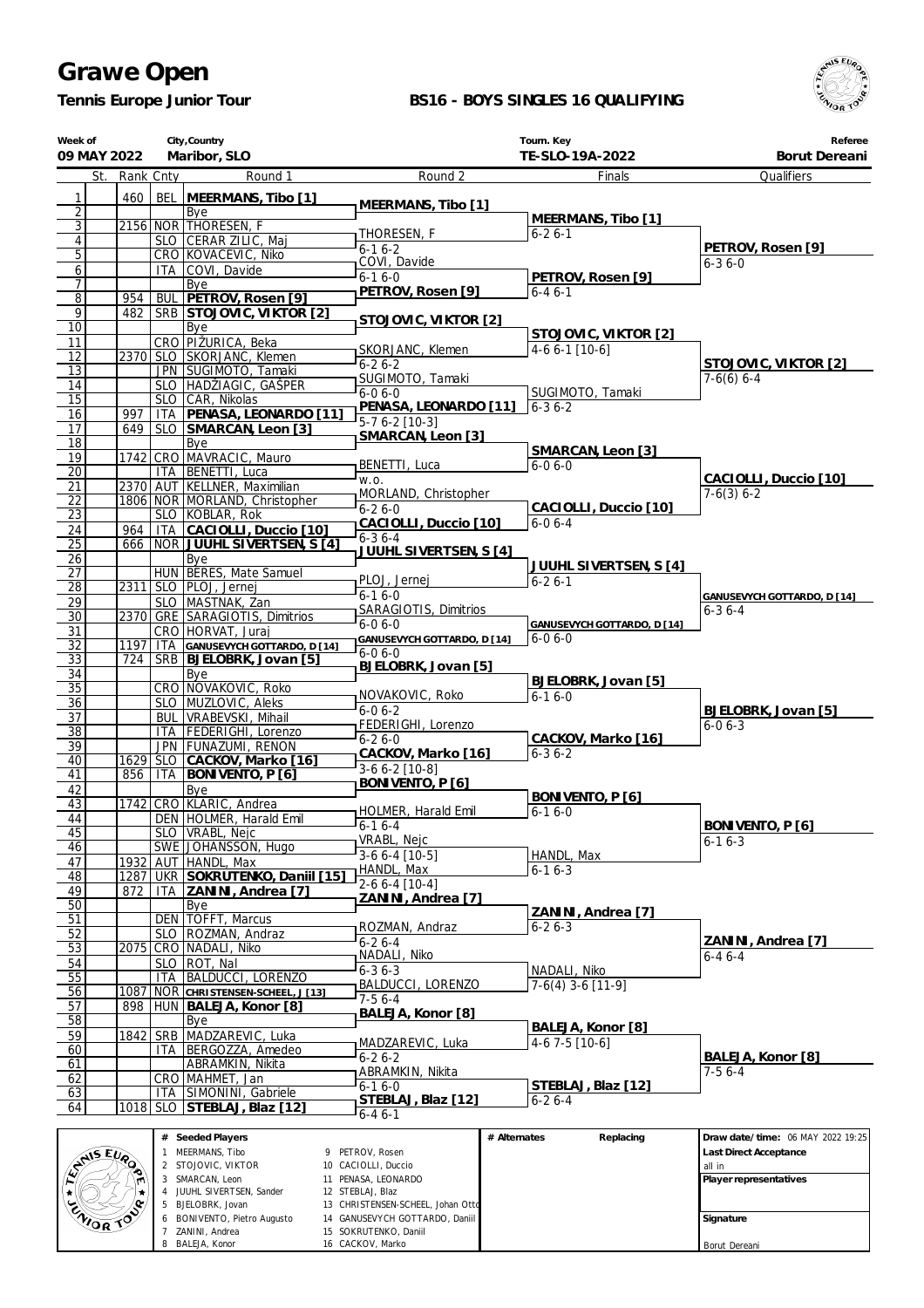*Tennis Europe Junior Tour*

8 PLOSNIK, Ela

16 VAN COTTHEM, Luka

### **GS16 - GIRLS SINGLES 16 MAINDRAW**



Borut Dereani

| Week of                          | 09 MAY 2022     |            |                | City, Country<br>Maribor, SLO                                                                                 |                                                 | Tourn. Key<br>TE-SLO-19A-2022    |                  |                                          |                                 |           | Referee<br>Borut Dereani          |
|----------------------------------|-----------------|------------|----------------|---------------------------------------------------------------------------------------------------------------|-------------------------------------------------|----------------------------------|------------------|------------------------------------------|---------------------------------|-----------|-----------------------------------|
|                                  | St.             | Rank Cnty  |                | Round 1                                                                                                       | Round 2                                         | Round 3                          |                  | Quarterfinals                            | Semifinals                      |           | Final                             |
|                                  |                 |            |                |                                                                                                               |                                                 |                                  |                  |                                          |                                 |           |                                   |
| 1<br>$\overline{2}$              |                 | 120        | <b>SLO</b>     | CIKAJLO, Eva [1]<br>Bye                                                                                       | CIKAJLO, Eva [1]                                |                                  |                  |                                          |                                 |           |                                   |
| $\overline{3}$                   | Q               |            | <b>ITA</b>     | BANEVA, Siana                                                                                                 |                                                 | CIKAJLO, Eva [1]                 |                  |                                          |                                 |           |                                   |
| $\vert 4 \vert$                  | Q               | 587        | SUI            | ALEKSEEVA, Sofia                                                                                              | ALEKSEEVA, Sofia                                | $6-16-7(2)$ Ret.                 |                  |                                          |                                 |           |                                   |
| $\overline{5}$                   |                 |            |                | 1243 SLO AZNOH, Ana Julija                                                                                    | $6 - 36 - 4$<br>AZNOH, Ana Julija               |                                  |                  | CIKAJLO, Eva [1]<br>$6 - 46 - 0$         |                                 |           |                                   |
| 6                                |                 |            |                | 1063 AUT WEISSENBOECK,                                                                                        | $6 - 46 - 2$                                    | VAN COTTHEM, L [16]              |                  |                                          |                                 |           |                                   |
| $\overline{1}$                   |                 |            |                | Bye                                                                                                           | VAN COTTHEM, L [16]                             | $7-56-3$                         |                  |                                          |                                 |           |                                   |
| $\overline{8}$<br>$\overline{9}$ |                 | 571<br>384 | BEL            | VAN COTTHEM, L [16]                                                                                           |                                                 |                                  |                  |                                          | KOPRIVOVA, N [7]                |           |                                   |
| $\overline{10}$                  |                 |            |                | ROU BREAZ, A [12]<br>Bye                                                                                      | <b>BREAZ, A [12]</b>                            |                                  |                  |                                          | $5-76-37-5$                     |           |                                   |
| 11                               |                 |            |                | 2652 SLO PERNAT, Michelle                                                                                     |                                                 | <b>BREAZ, A [12]</b>             |                  |                                          |                                 |           |                                   |
| 12                               |                 |            |                | 1002 AUT HAVEL, Lilah                                                                                         | HAVEL, Lilah                                    | $6 - 06 - 3$                     |                  |                                          |                                 |           |                                   |
| 13                               | Q               |            |                | UKR   BOBROVSKA, Mariia                                                                                       | $6-37-6(1)$<br>BOBROVSKA, Mariia                |                                  |                  | KOPRIVOVA, N [7]<br>$6-7(4)$ 6-4 6-1     |                                 |           |                                   |
| 14                               |                 |            |                | SLO   DOVNIK, Ajda                                                                                            | $6 - 06 - 0$                                    | KOPRIVOVA, N [7]                 |                  |                                          |                                 |           |                                   |
| 15                               |                 |            |                | Bye                                                                                                           | KOPRIVOVA, N [7]                                | 6-3 6-2                          |                  |                                          |                                 |           |                                   |
| 16<br>17                         |                 | 314<br>180 | CZE            | KOPRIVOVA, N [7]                                                                                              |                                                 |                                  |                  |                                          |                                 |           | MAINES, $N[4]$                    |
| 18                               |                 |            |                | ITA   MAINES, N [4]<br>Bye                                                                                    | MAINES, N[4]                                    |                                  |                  |                                          |                                 |           | $6 - 26 - 2$                      |
| 19                               | ш               | 1844       |                | SLO   SIROVNIK, Alja                                                                                          |                                                 | MAINES, N[4]                     |                  |                                          |                                 |           |                                   |
| 20                               |                 |            |                | 1610 AUT BRASNIC, Kristina                                                                                    | BRASNIC, Kristina                               | $6 - 46 - 3$                     |                  |                                          |                                 |           |                                   |
| 21                               |                 | 917        |                | HUN   TUZSON, Viktoria                                                                                        | $6 - 22 - 66 - 3$                               |                                  |                  | MAINES, N <sub>[4]</sub><br>$6 - 46 - 4$ |                                 |           |                                   |
| $\overline{22}$                  | Q               |            |                | CRO RESANOVIC, Nela                                                                                           | TUZSON, Viktoria<br>$6 - 26 - 4$                | VNUK, Zala [15]                  |                  |                                          |                                 |           |                                   |
| $\overline{23}$                  |                 |            |                | Bye                                                                                                           | <b>VNUK, Zala [15]</b>                          | $6 - 26 - 2$                     |                  |                                          |                                 |           |                                   |
| 24                               |                 | 571        | SLO            | VNUK, Zala [15]                                                                                               |                                                 |                                  |                  |                                          | MAINES, N <sub>[4]</sub>        |           |                                   |
| 25<br>26                         |                 | 361        |                | <b>GBR</b> STOJSAVLJEVIC, M [10]<br>Bye                                                                       | STOJSAVLJEVIC, M [10]                           |                                  |                  |                                          | $6 - 46 - 1$                    |           |                                   |
| 27                               | Q               |            |                | 1989   SRB   DJUKIC, Darija                                                                                   |                                                 | STOJSAVLJEVIC, M [10]            |                  |                                          |                                 |           |                                   |
| 28                               |                 | 993        |                | SLO   DIRNBEK, Karin                                                                                          | DIRNBEK, Karin                                  | $6 - 16 - 3$                     |                  |                                          |                                 |           |                                   |
| 29                               | Q               | 1902       |                | AUT WEISSENBOECK,                                                                                             | $6 - 3 1 - 6 6 - 2$                             |                                  |                  | STOJSAVLJEVIC, M [10]                    |                                 |           |                                   |
| 30                               | $\overline{WC}$ |            |                | UKR KOTLYAROVA, S                                                                                             | KOTLYAROVA, S<br>$6 - 26 - 3$                   | MUMLEK, Lija [5]                 |                  | $7-6(4)$ 6-3                             |                                 |           |                                   |
| 31                               |                 |            |                | Bye                                                                                                           | MUMLEK, Lija [5] 6-2 6-1                        |                                  |                  |                                          |                                 |           |                                   |
| $\overline{32}$                  |                 | 183        |                | SLO MUMLEK, Lija [5]                                                                                          |                                                 |                                  |                  |                                          |                                 |           | MAINES, N[4]                      |
| $\overline{33}$                  |                 | 267        |                | GBR LOFTUS, A [6]                                                                                             | LOFTUS, A [6]                                   |                                  |                  |                                          |                                 |           | $6 - 26 - 3$                      |
| 34<br>35                         |                 | 783        |                | Bye<br>SLO MRVAR, K                                                                                           |                                                 | MRVAR, K                         |                  |                                          |                                 |           |                                   |
| 36                               |                 |            |                | 885 AUT PAYER, Anna Maria   1911 \ 1911 \ 1920 \ 1920 \ 1921 \ 1921 \ 1921 \ 1921 \ 1921 \ 1921 \ 1921 \ 1921 | MRVAR, K                                        | $7-6(2)$ 2-6 6-4                 |                  |                                          |                                 |           |                                   |
| 37                               |                 | 587        |                | HUN JECK, Viola Hajna                                                                                         |                                                 |                                  |                  | MRVAR, K                                 |                                 |           |                                   |
| $\overline{38}$                  |                 | 1355   ITA |                | GENTILI, Agnese                                                                                               | <b>GENTILI, Agnese</b><br>$7-56-1$              | <b>GENTILI, Agnese</b>           |                  | $6 - 36 - 4$                             |                                 |           |                                   |
| 39                               |                 |            |                | Bye                                                                                                           | BOGATIN, J [11]                                 | $6 - 46 - 1$                     |                  |                                          |                                 |           |                                   |
| 40                               |                 | 377        |                | SLO   BOGATIN, J [11]                                                                                         |                                                 |                                  |                  |                                          | PETELINSEK, P[3]                |           |                                   |
| 41                               |                 | 554        |                | ROU FRATILA, V[14]                                                                                            | FRATILA, V[14]                                  |                                  |                  |                                          | $6 - 26 - 0$                    |           |                                   |
| 42<br>43                         |                 |            |                | Bye<br>1462 AUT PRUCKNER, V                                                                                   |                                                 | FRATILA, V [14]                  |                  |                                          |                                 |           |                                   |
|                                  |                 |            |                | 44 WC 2085 SLO RIBNIKAR, Mia Sara                                                                             | RIBNIKAR, Mia Sara   6-3 6-0                    |                                  |                  |                                          |                                 |           |                                   |
| 45                               | Q               | 665        |                | SUI KAEGI, Zoe                                                                                                | $\sqrt{7-56-2}$                                 |                                  |                  | PETELINSEK, P[3]                         |                                 |           |                                   |
| 46                               | <b>WC</b>       | 1335       |                | UKR SORSKA, Anastasila                                                                                        | SORSKA, Anastasiia<br>$\overline{5}$ -7 6-0 6-0 |                                  |                  | $3-66-26-4$                              |                                 |           |                                   |
| 47                               |                 |            |                | Bye                                                                                                           | PETELINSEK, P[3]                                | PETELINSEK, P[3]<br>$6 - 16 - 1$ |                  |                                          |                                 |           |                                   |
| 48                               |                 | 158        |                | SLO PETELINSEK, P[3]                                                                                          |                                                 |                                  |                  |                                          |                                 |           | PETELINSEK, P[3]                  |
| 49                               |                 | 326        |                | SLO PLOSNIK, Ela [8]                                                                                          | PLOSNIK, Ela [8]                                |                                  |                  |                                          |                                 |           | $6 - 36 - 2$                      |
| 50<br>51                         |                 | 651        | BEL            | Bye<br>COUSSENS, V                                                                                            |                                                 | PLOSNIK, Ela [8]                 |                  |                                          |                                 |           |                                   |
| 52                               |                 | 1102       |                | GBR KOVACHEVA, S                                                                                              | KOVACHEVA, S                                    | 6-0 6-1                          |                  |                                          |                                 |           |                                   |
| 53                               | Q               | 1263       |                | AUT   HERMANN, Marlene                                                                                        | $6 - 06 - 4$                                    |                                  |                  | PLOSNIK, Ela [8]                         |                                 |           |                                   |
| 54                               |                 | 787        | <b>SLO</b>     | NAJZER, Kaja                                                                                                  | NAJZER, Kaja                                    |                                  |                  | $7-6(4)$ 4-6 6-3                         |                                 |           |                                   |
| 55                               |                 |            |                | Bye                                                                                                           | $6 - 06 - 4$                                    | SEGATTINI, V [9]                 |                  |                                          |                                 |           |                                   |
| 56                               |                 | 350        | <b>ITA</b>     | SEGATTINI, V [9]                                                                                              | SEGATTINI, V [9] 6-1 6-3                        |                                  |                  |                                          |                                 |           |                                   |
| 57                               |                 | 517        |                | CRO   TOMIC, L [13]                                                                                           | <b>TOMIC, L [13]</b>                            |                                  |                  |                                          | KUZNI ETSOVA, P [2]<br>$7-56-1$ |           |                                   |
| 58                               |                 |            |                | Bye                                                                                                           |                                                 | <u>TOMIC, L [13]</u>             |                  |                                          |                                 |           |                                   |
| 59                               | WC<br><b>WC</b> | 1610       | AUT            | PUSTELNIK, G                                                                                                  | PUSTELNIK, G                                    | $7-56-1$                         |                  |                                          |                                 |           |                                   |
| 60<br>61                         |                 | 1178       | ITA            | SLO STUSAJ, Dasa<br>DE SANTIS, Gloria                                                                         | $4-66-36-0$                                     |                                  |                  | KUZNI ETSOVA, P [2]                      |                                 |           |                                   |
| 62                               | <b>WC</b>       |            | <b>SLO</b>     | KOSAK, Taja                                                                                                   | DE SANTIS, Gloria                               |                                  |                  | $6 - 36 - 2$                             |                                 |           |                                   |
| 63                               |                 |            |                | Bye                                                                                                           | $6 - 06 - 1$                                    | KUZNIETSOVA, P [2]               |                  |                                          |                                 |           |                                   |
| 64                               |                 | 132        |                | UKR KUZNIETSOVA, P[2]                                                                                         | KUZNI ETSOVA, P [2]                             | $6 - 46 - 1$                     |                  |                                          |                                 |           |                                   |
|                                  |                 |            |                |                                                                                                               |                                                 |                                  |                  |                                          |                                 |           | www.tenniseurope.org              |
|                                  |                 |            |                | # Seeded Players                                                                                              |                                                 |                                  | # Lucky Losers   | Replacing                                |                                 |           | Draw date/time: 08 MAY 2022 19:05 |
|                                  | AMIS EURO       |            |                | 1 CIKAJLO, Eva                                                                                                | 9 SEGATTINI, Vittoria                           |                                  | 1 SIROVNIK, Alja | KOVACIC, Nala                            |                                 |           | Last Direct Acceptance            |
|                                  |                 |            |                | 2 KUZNIETSOVA, Polina                                                                                         | 10 STOJSAVLJEVIC, Mika                          |                                  |                  |                                          |                                 |           | BRASNIC, Kristina (AUT)           |
|                                  |                 |            |                | 3 PETELINSEK, Pia<br>4 MAINES, Noemi                                                                          | 11 BOGATIN, Julija<br>12 BREAZ, Alesia          |                                  |                  |                                          |                                 |           | Player representatives            |
|                                  |                 |            |                | 5 MUMLEK, Lija                                                                                                | 13 TOMIC, Lorena                                |                                  |                  |                                          |                                 |           |                                   |
|                                  | ENIOR TOP       |            |                | 6 LOFTUS, Arabella                                                                                            | 14 FRATILA, Vanessa                             |                                  |                  |                                          |                                 | Signature |                                   |
|                                  |                 |            | $7\phantom{.}$ | KOPRIVOVA, Nikola                                                                                             | 15 VNUK, Zala                                   |                                  |                  |                                          |                                 |           |                                   |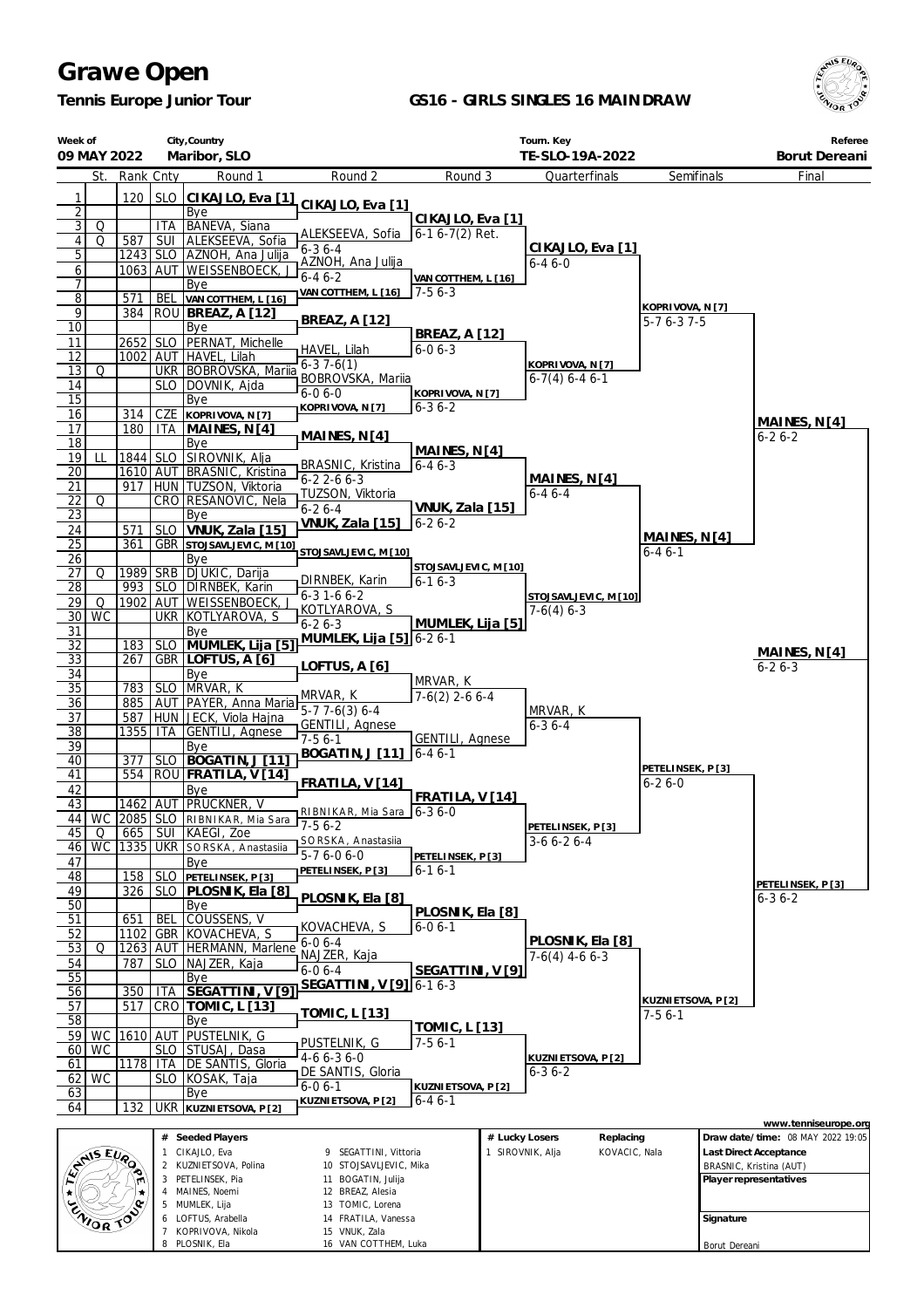*Tennis Europe Junior Tour*

### **GS16 - GIRLS SINGLES 16 QUALIFYING**



| Week of<br>09 MAY 2022 |               | City, Country<br>Maribor, SLO     | Tourn. Key<br>TE-SLO-19A-2022            | Referee<br>Borut Dereani |
|------------------------|---------------|-----------------------------------|------------------------------------------|--------------------------|
|                        | St. Rank Cnty | Finals                            | Qualifiers                               |                          |
| 1                      | 587           | SUI ALEKSEEVA, Sofia [1]          | ALEKSEEVA, Sofia [1]                     |                          |
| $\overline{2}$         |               | Bye                               |                                          |                          |
| 3                      | 665           | SUI   KAEGI, Zoe [2]              |                                          |                          |
|                        |               |                                   | KAEGI, Zoe [2]                           |                          |
| 4                      |               | Bye                               |                                          |                          |
| 5                      |               | 1263 AUT HERMANN, Marlene [3]     |                                          |                          |
|                        |               |                                   | HERMANN, Marlene [3]                     |                          |
| 6                      |               | CRO FUTIVIC, Dora                 | $6 - 06 - 1$                             |                          |
| $\overline{7}$         |               | 1844 SLO SIROVNIK, Alja [4]       |                                          |                          |
|                        |               |                                   | BOBROVSKA, Mariia                        |                          |
| 8                      |               | UKR BOBROVSKA, Mariia             | $6 - 36 - 2$                             |                          |
| 9                      |               | 1902 AUT WEISSENBOECK, Jasmin [5] |                                          |                          |
|                        |               |                                   |                                          |                          |
| 10                     |               | ITA   TRONCHETTI, Asia            | WEISSENBOECK, Jasmin [5]<br>$7-6(2)$ 6-0 |                          |
| 11                     |               | 1989 SRB DJUKIC, Darija [6]       |                                          |                          |
|                        |               |                                   | DJUKIC, Darija [6]                       |                          |
|                        |               |                                   | $6-16-0$                                 |                          |
| 12                     |               | SLO KOS, Sara                     |                                          |                          |
| 13                     |               | 2317 HUN BURKUS, Bella Maria [7]  |                                          |                          |
|                        |               |                                   |                                          |                          |
| 14                     |               | CRO RESANOVIC, Nela               | RESANOVIC, Nela<br>$6 - 26 - 3$          |                          |
|                        |               |                                   |                                          |                          |
| 15                     |               | ITA BANEVA, Siana                 |                                          |                          |
|                        |               |                                   | BANEVA, Siana                            |                          |
| 16                     |               | AUT URBICHER, Katharina           | $6 - 16 - 1$                             |                          |



| Seeded Players<br>#  | # Alternates | Replacing | Draw date/time: 06 MAY 2022 19:25 |
|----------------------|--------------|-----------|-----------------------------------|
| ALEKSEEVA, Sofia     |              |           | <b>Last Direct Acceptance</b>     |
| KAEGI. Zoe           |              |           | all in                            |
| HERMANN, Marlene     |              |           | Player representatives            |
| SIROVNIK, Alja       |              |           |                                   |
| WEISSENBOECK, Jasmin |              |           |                                   |
| DJUKIC, Darija       |              |           | Signature                         |
| BURKUS, Bella Maria  |              |           |                                   |
|                      |              |           | Borut Dereani                     |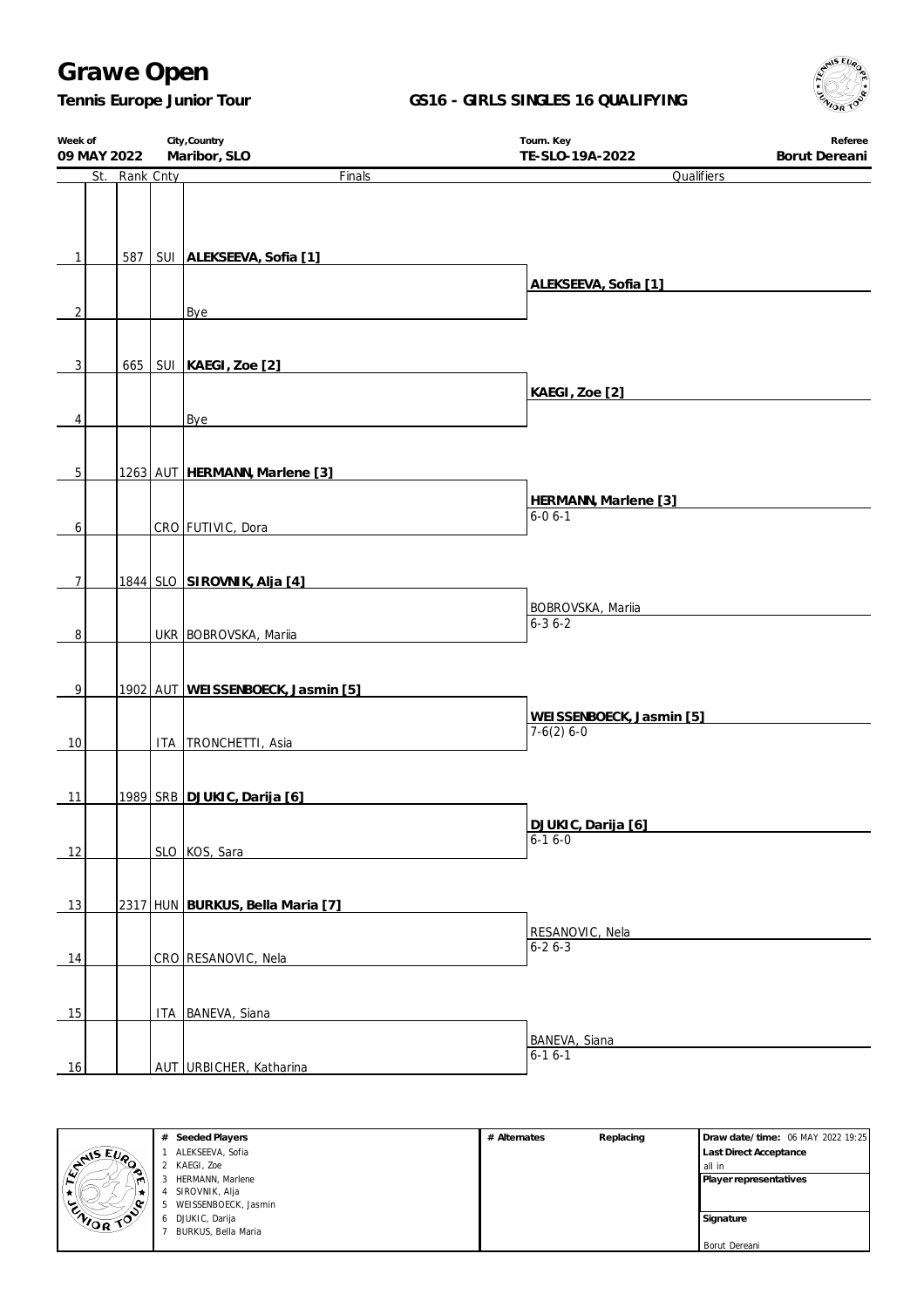*Tennis Europe Junior Tour*

### **BD16 - BOYS DOUBLES 16 MAINDRAW**



| Week of        | City, Country<br>Maribor, SLO<br>09 MAY 2022 |                   |             |                                                           | Tourn. Key<br>TE-SLO-19A-2022          |                                          |                                       | Referee<br>Borut Dereani |
|----------------|----------------------------------------------|-------------------|-------------|-----------------------------------------------------------|----------------------------------------|------------------------------------------|---------------------------------------|--------------------------|
|                | St.                                          | Rank Cnty         |             | Round 1                                                   | Round 2                                | Quarterfinals                            | Semifinals                            | Final                    |
|                |                                              | 14                |             | SRB JOVIC, Nikola [1]                                     |                                        |                                          |                                       |                          |
| $\mathbf{1}$   |                                              | 47                |             | CRO VOLJAVEC, Antonio                                     | JOVIC, Nikola [1]                      |                                          |                                       |                          |
|                |                                              |                   |             |                                                           | VOLJAVEC, Antonio                      |                                          |                                       |                          |
| $\overline{2}$ |                                              | 1842 SRB          |             | Bye<br>MADZAREVIC, Luka                                   |                                        | JOVIC, Nikola [1]                        |                                       |                          |
| 3              |                                              | 114               |             | SRB ZIVKOVIC, Sergej                                      | CHRISTENSEN-SCHEEL, J                  | VOLJAVEC, Antonio<br>$6 - 36 - 0$        |                                       |                          |
|                |                                              | 1087              |             | NOR CHRISTENSEN-SCHEEL                                    | JUUHL SIVERTSEN, S                     |                                          |                                       |                          |
| 4              |                                              | 666               |             | NOR JUUHL SIVERTSEN, S                                    | $2-66-4$ [10-6]                        |                                          | JOVIC, Nikola [1]                     |                          |
|                |                                              | 964               | <b>ITA</b>  | CACIOLLI, Duccio                                          |                                        |                                          | VOLJAVEC, Antonio                     |                          |
| 5              |                                              | 460<br>856        | GER<br>ITA. | ONTIVEROS, Maximilian BONIVENTO, P<br><b>BONIVENTO, P</b> | PENASA, LEONARDO                       |                                          | $6 - 46 - 3$                          |                          |
| 6              |                                              | 997               | <b>ITA</b>  | PENASA, LEONARDO                                          | 3-6 6-4 [10-8]                         | MARJANOVIC, L [5]                        |                                       |                          |
|                |                                              |                   |             |                                                           |                                        | MOHAR, Vid                               |                                       |                          |
| $\overline{7}$ |                                              |                   | SLO         | Bye<br>MARJANOVIC, L [5]                                  | MARJANOVIC, L [5]                      | $7-6(4)$ 7-5                             |                                       |                          |
| $\overline{8}$ |                                              | 190<br>459        | <b>SLO</b>  | MOHAR, Vid                                                | MOHAR, Vid                             |                                          |                                       | JOVIC, Nikola [1]        |
|                |                                              | 237               | <b>FRA</b>  | COUTURIER, L [4]                                          |                                        |                                          |                                       | VOLJAVEC, Antonio        |
| 9              |                                              | 213               | <b>BEL</b>  | DASSET, Ethan                                             | COUTURIER, L [4]                       |                                          |                                       | $6 - 16 - 3$             |
|                |                                              |                   |             |                                                           | DASSET, Ethan                          |                                          |                                       |                          |
| 10             |                                              |                   |             | Bye<br>SWE JÓHANSSON, Hugo                                |                                        | COUTURIER, L [4]<br>DASSET, Ethan        |                                       |                          |
| 11             |                                              |                   |             | SWE RIETZ, Leonard                                        | PLOJ, Jernej                           | $6 - 06 - 2$                             |                                       |                          |
|                |                                              | 2311              |             | SLO   PLOJ, Jernej                                        | VRABL, Nejc                            |                                          |                                       |                          |
| 12             |                                              |                   | <b>SLO</b>  | VRABL, Nejc                                               | $6-17-6(2)$                            |                                          | GRONFELDT-SORENSEN, C [8]             |                          |
|                |                                              |                   |             | 1143 CRO CEREZIN, Vito                                    | CEREZIN, Vito                          |                                          | POULSEN, A                            |                          |
| 13             |                                              |                   |             | CRO SLIVAR, Lukas<br>NOR BRONDMO, Kristian                | SLIVAR, Lukas                          |                                          | $7-6(4)$ 6-2                          |                          |
| 14             |                                              |                   |             | 1806 NOR MORLAND, Christopher 6-1 6-0                     |                                        | GRONFELDT-SORENSEN, C [8]                |                                       |                          |
|                |                                              |                   |             |                                                           |                                        | POULSEN, A                               |                                       |                          |
| 15             |                                              |                   |             | Bye                                                       | GRONFELDT-SORENSEN, C [8]              | $7-55-7$ [10-4]                          |                                       |                          |
| 16             |                                              | 548<br>610        |             | DEN GRONFELDT-SORENSEN, C [8]<br>DEN   POULSEN, A         | POULSEN, A                             |                                          |                                       | JOVIC, Nikola [1]        |
|                |                                              | 567               |             | NOR BORCH-NIELSEN, F [6]                                  |                                        |                                          |                                       | VOLJAVEC, Antonio        |
| 17             |                                              | 354               |             | NOR ZUBOVIC, Tarik                                        | BORCH-NIELSEN, F [6]                   |                                          |                                       | $7-6(4)$ 6-4             |
|                |                                              |                   |             |                                                           | ZUBOVIC, Tarik                         |                                          |                                       |                          |
| 18             |                                              |                   |             | Bye<br><b>UKR MALCHENKO, Sergiy</b>                       |                                        | KALABISHKA, Maksym<br>SOKRUTENKO, Daniil |                                       |                          |
| 19             |                                              | 157               |             | KAZ SIDOROV, Artem                                        | KALABISHKA, Maksym                     | $6 - 17 - 5$                             |                                       |                          |
|                |                                              | $\overline{308}$  |             | UKR KALABISHKA, Maksym                                    | SOKRUTENKO, Daniil                     |                                          |                                       |                          |
| 20             |                                              | 1287              |             | UKR SOKRUTENKO, Daniil                                    | $6 - 36 - 0$                           |                                          | BALASCAK, D [3]                       |                          |
| 21             |                                              | 639<br>$1042$ SLO |             | SLO ALBREHT, Luka<br>MATIJASIC, Gasper                    | ALBREHT, Luka                          |                                          | DALLAPIAZZA, Kilian<br>$6 - 26 - 2$   |                          |
|                | <b>WC</b>                                    |                   | <b>ITA</b>  | BERGOZZA, Amedeo                                          | MATIJASIC, Gasper                      |                                          |                                       |                          |
| 22             |                                              |                   |             | JPN SUGIMOTO, Tamaki                                      | $6-16-2$                               | BALASCAK, D [3]                          |                                       |                          |
|                |                                              |                   |             |                                                           |                                        | DALLAPIAZZA, Kilian                      |                                       |                          |
| 23             |                                              | 154               | <b>SVK</b>  | <b>Bye</b><br>BALASCAK, D [3]                             | BALASCAK, D [3]<br>DALLAPIAZZA, Kilian | $7-56-4$                                 |                                       |                          |
| 24             |                                              | 137               | <b>ITA</b>  | DALLAPIAZZA, Kilian                                       |                                        |                                          |                                       | BALASCAK, D [3]          |
|                |                                              | 284               | ITA         | PECORINI, Filippo [7]                                     |                                        |                                          |                                       | DALLAPIAZZA, Kilian      |
| 25             |                                              | 872               | ITA         | ZANINI, Andrea                                            | PECORINI, Filippo [7]                  |                                          |                                       | $6 - 36 - 0$             |
| 26             |                                              |                   |             | Bye                                                       | ZANINI, Andrea                         | PECORINI, Filippo [7]                    |                                       |                          |
|                |                                              |                   |             | SRB RADOJICIC, Milan                                      |                                        | ZANINI, Andrea                           |                                       |                          |
| 27             |                                              | 1430              | <b>SRB</b>  | STANISAVLJEVIC, M                                         | RADOJICIC, Milan                       | W.O.                                     |                                       |                          |
|                |                                              |                   |             | CRC DE LA HORMAZA, Felipe                                 | STANISAVLJEVIC, M                      |                                          |                                       |                          |
| 28             | <b>WC</b>                                    |                   |             | NOR KAHRS, Ole Nicolai<br>DEN   HOLMER, Harald Emil       | $7-56-4$                               |                                          | PECORINI, Filippo [7]                 |                          |
| 29             |                                              |                   |             | DEN   TOFFT, Marcus                                       | PETROV, Rosen                          |                                          | ZANINI, Andrea<br>$7-6(4)$ 4-6 [11-9] |                          |
|                |                                              | 954               |             | <b>BUL PETROV, Rosen</b>                                  | VRABEVSKI, Mihail                      |                                          |                                       |                          |
| 30             |                                              |                   | <b>BUL</b>  | VRABEVSKI, Mihail                                         | $2 - 67 - 5$ [10-4]                    | ANGELI, Paolo [2]                        |                                       |                          |
|                |                                              |                   |             |                                                           |                                        | HRIBAR, Matic                            |                                       |                          |
| 31             |                                              | 96                | <b>SLO</b>  | Bye<br>ANGELI, Paolo [2]                                  | ANGELI, Paolo [2]<br>HRIBAR, Matic     | $6 - 16 - 1$                             |                                       |                          |
| 32             |                                              | 181               |             | SLO HRIBAR, Matic                                         |                                        |                                          |                                       |                          |

|                    |                     |                                 |              |           | www.tenniseurope.org              |
|--------------------|---------------------|---------------------------------|--------------|-----------|-----------------------------------|
|                    | # Seeded Players    |                                 | # Alternates | Replacing | Draw date/time: 09 MAY 2022 13:59 |
|                    | JOVIC, Nikola       | 5 MARJANOVIC, Lukas             |              |           | <b>Last Direct Acceptance</b>     |
| <b>ANSEUS</b><br>∾ | VOLJAVEC, Antonio   | MOHAR, Vid                      |              |           | all in                            |
| m                  | ANGELI, Paolo       | 6 BORCH-NIELSEN, Fredrik        |              |           | Player representatives            |
|                    | HRIBAR, Matic       | ZUBOVIC, Tarik                  |              |           |                                   |
| ۹.                 | BALASCAK, Daniel    | PECORINI, Filippo               |              |           |                                   |
| <b>CAIOR TOO</b>   | DALLAPIAZZA, Kilian | ZANINI, Andrea                  |              |           | Signature                         |
|                    | COUTURIER, Lenny    | 8 GRONFELDT-SORENSEN, Christian |              |           |                                   |
|                    | DASSET, Ethan       | POULSEN, August Brostroem       |              |           | Borut Dereani                     |